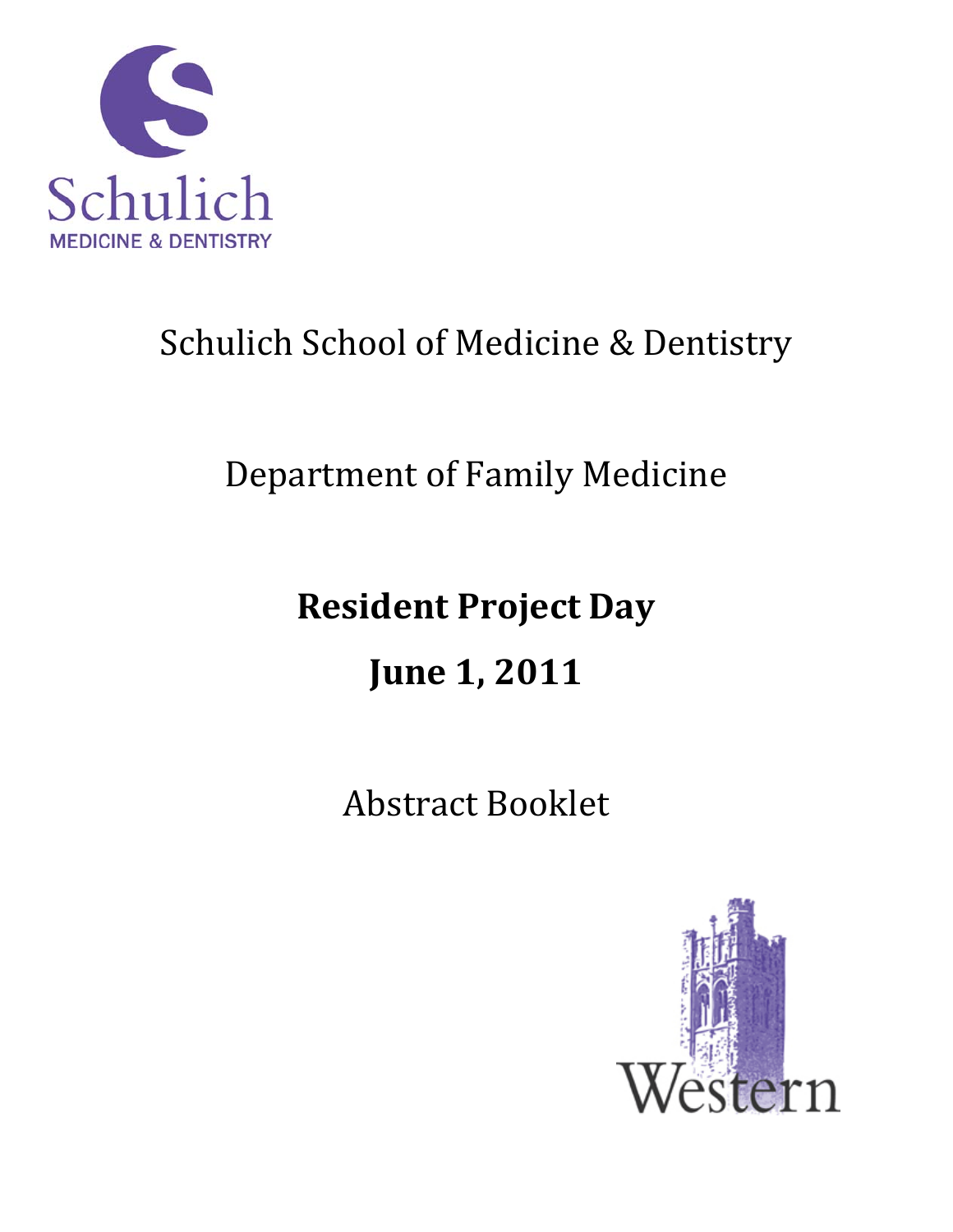## Section A: Oral Presentations, Rm W12, Huron University College

Time Presenter Presentation 8:00 View Poster Displays – Kingsmill Room, Huron University College Coffee, Refreshments, Light Breakfast Provided 8:45 | Dr. Eric Wong | Opening Remarks, Kingsmill Room 9:00 | Dr. Agron Alija | Echocardiography at a Glance 9:15 | Dr. Bedri Ahmed | Preclinical/Subclinical Cushing's Syndrome in Obese Type II Diabetic Patients 9:30 Dr. Amelia McCabe Febrile neutropenia in an adolescent female, an unusual presentation of systemic lupus erythmatosus 9:45 Dr. Mark D'Souza Resident Advanced Cardiac Life Support (ACLS) Experience and Comfort Level ‐ a Standardized Survey at the University of Western Ontario 10:00 Break – Refreshments Provided – International Room, Huron University College 10:15 View Poster Displays – Kingsmill Room, Huron University College 10:45 | Dr. Victor Ng | Substance Abuse: A Case Report 11:00 | Dr. Jaskaren Mann Re-evaluating Management of Chronic Non-Cancer pain 11:15 Dr. Karoush Zadhoush Polymyalgia Rheumatica: A Case Study 11:30 Dr. Carla Silver | High Does Opiates and Adjuvant Analgesics in the Palliation of an End‐Stage Cancer patient: A Case Study 11:45 | Dr. Joanna Zorzitto | Systemic Lupus Erythematosus and Subarachnoid Hemorrhage: A rare connection 12:00‐ 12:15 Complete Evaluations & Closing Remarks – Kingsmill Room

Byron Family Medical Centre & Victoria Family Medical Centre

Note: Each presentation will be 10 minutes in length with a 5 minute question & answer period.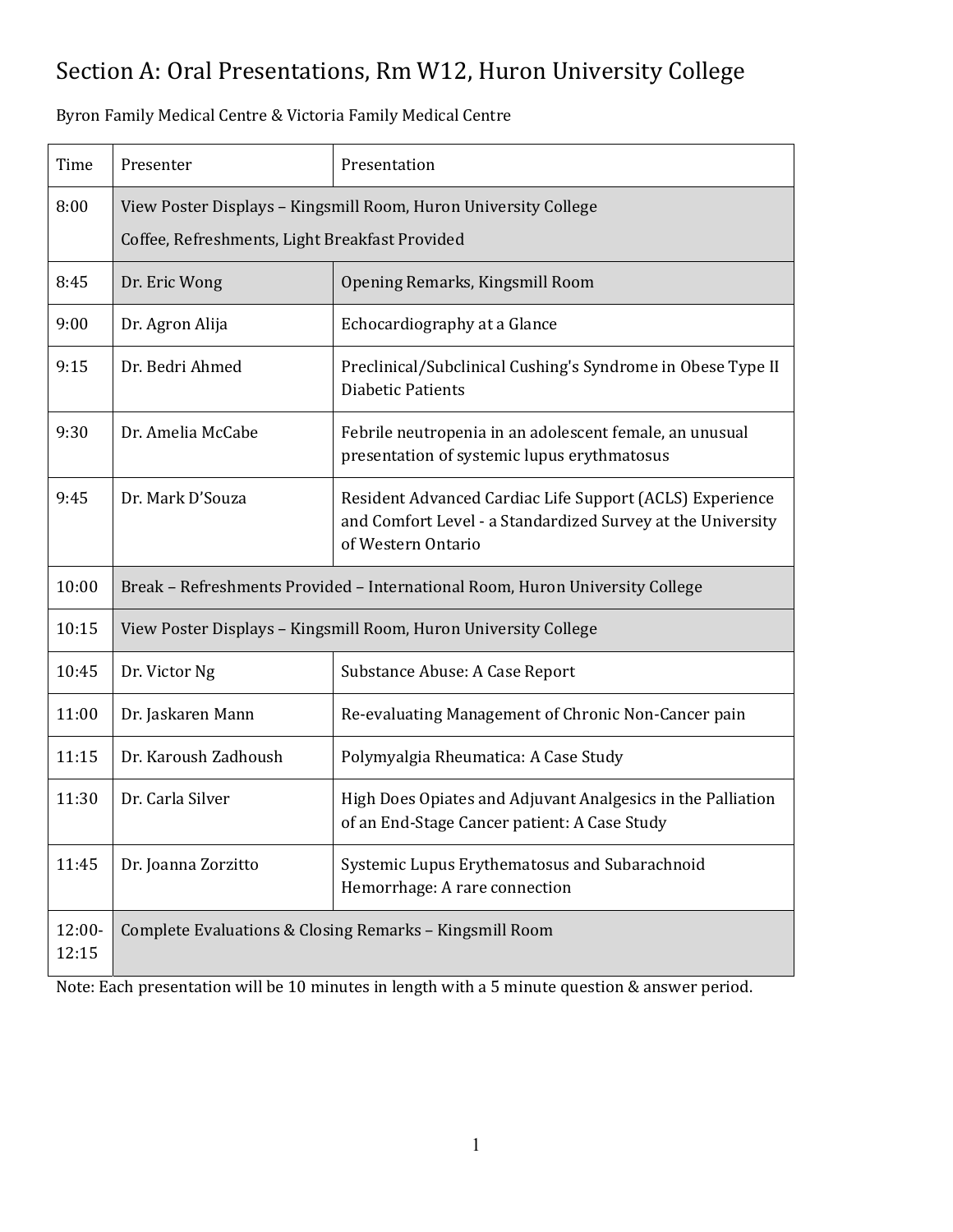#### **Echocardiography at a Glance**

#### **Dr. Agron Alija**

*Purpose:* The purpose of this project was to develop a medical educational resource that would provide family medicine residents and family physicians a firsthand look at the most important aspects of both adult and paediatric echocardiograms. Echocardiography is one of the best non‐invasive cardiac tests and Family physicians frequently refer patients for this test. Echocardiography is a sub‐specialized discipline of cardiology, therefore, family medicine residents only receive minimal exposure to this test during the program. Having an independent educational module on echocardiography which can be reviewed on a personal computer or an online platform provides an excellent opportunity for family medicine residents and family physicians to gain a better understanding of this important and costly test.

*Methods*: I searched the literature on echocardiography particularly to find out if there is a similar independent learning module specifically designed for Family Medicine Programs. I then obtained high quality echo loops of the normal heart followed by incorporation of these images into a complete echocardiography exam. This will include real time images supported by illustrations. Finally, I created a Power Point module that is of good quality and very user‐friendly.

*Results:* A high quality and dynamic independent learning module on echocardiography was created. This module can be stored in a CDR or a USB, and may be set up in online platforms providing easy access for the residents and students.

*Implications:* There is a clear trend for family physicians to enhance their existing skills as well as develop a special interest in certain sub-speciality disciplines. This educational module will help the learner to gain an extended knowledge of echocardiography. I hope that in the future there will be even more educational modules available online.

#### **Preclinical/Subclinical Cushing's Syndrome in Obese Type II Diabetic Patients.**

#### **Dr. Bedri Ahmed**

A 50‐year‐old obese woman who was diagnosed with hypertension, type II diabetes and dyslipidemia seven years ago came in for a follow up of diabetic neuropathy. She was also known to have diabetic nephropathy. The patient was on Novorapid 14 units ACS, Lantus 44 units hs, Amaryl (glimepiride) 4mg bid with a HBA1C of 0.076. She is allergic to metformin. She was compliant with her medications and her blood pressure was relatively well controlled. She was new to the practice and had a regular follow up with the diabetic team. During her third visit to the clinic, the patient was sent for low dose dexamethasone suppression test because of her cushingoid features (moon face, central obesity and thin extremities). The test showed nonsuppressible cortisol level with an elevated 24hr urine cortisol; therefore, the patient was sent for an adrenal MRI and found to have an adrenal adenoma measuring 2.9 cm X 3.3 cm. A literature review showed significant association between poorly controlled diabetes and a subclinical/preclinical Cushing's syndrome with subsequent resolution of the metabolic conditions (diabetes, hypertension, dyslipidemia and obesity) following adrenalectomy. The critical cut of point for an adrenalectomy based on the size of the adenoma is 4cm, which is slightly higher than our patient's result. The patient was referred to an endocrinologist as well as a surgeon for further evaluation and management.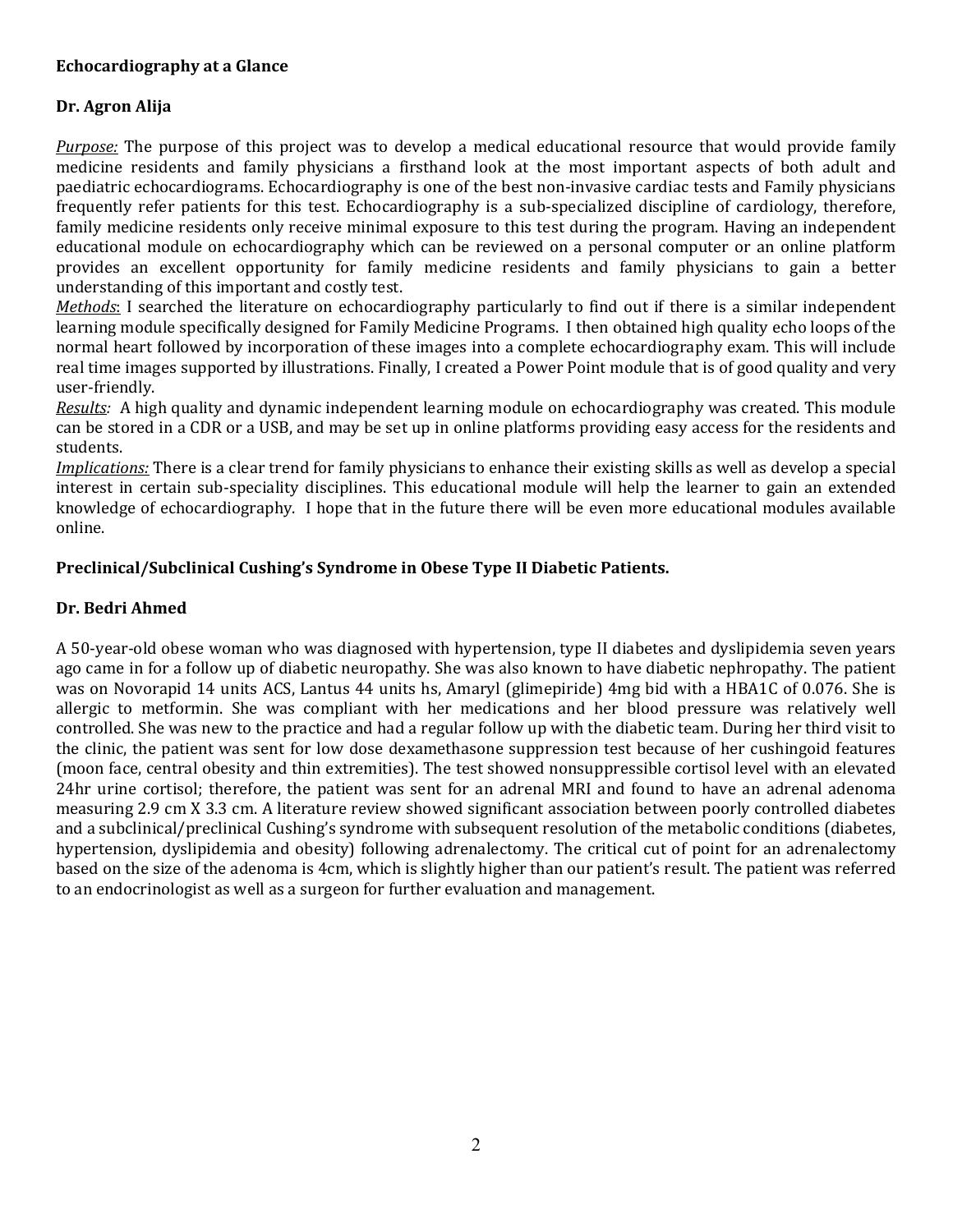#### **Febrile neutropenia in an adolescent female, an unusual presentation of systemic lupus erythmatosus**

#### **Dr. Amelia McCabe**

Systemic lupus erythmatosus (SLE) is an autoimmune disorder that presents in a variety of ways. It is a rare disease, but is sufficiently common that a family physician is likely to be involved in the care of patients with SLE. Among the multitude of clinical presentations hematological abnormalities are common in patients with lupus. Severe neutropenia is a rare presentation of systemic lupus.

This case report pertains to an adolescent female who presented with fever with no cause and she was discovered to be neutropenic on bloodwork. This was found to be the initial presentation of SLE. This case highlights the importance of the family physician in diagnosing and managing chronic disease and the unique illness experience of an adolescent with a serious illness.

The patient's chart was reviewed for the details of this case. Articles were selected from the literature by topic searches of OVID‐medline, and the UptoDate and eMedicine databases.

#### **Resident Advanced Cardiac Life Support (ACLS) Experience and Comfort Level – A Standardized Survey at the University of Western Ontario**

#### **Dr. Mark D'Souza**

*Background/Aims:* A cross-sectional online survey to measure resident experience and comfort level with Advanced Cardiac Life Support (ACLS). Resident input for ACLS training tools was also solicited.

*Method:* One hundred and fifty-eight of 557 residents from all programs at the University of Western Ontario replied to an online survey at fluidsurveys.com, administered via the Dillman method. Chi‐square analyses were performed to compare results between postgraduate years, and between residents from programs with high exposure to ACLS and those with low exposure.

*Results:* In the last 12 months, 66.2% have observed a code (without participating); 54.8% have helped (chest compressions, airway, or venous access); 20.5% have led cardiac arrest teams. Regarding personal sense of proficiency, 84.7% feel comfortable with chest compressions; 47.5% with airway management; 38.2% with venous access; and 20.4% with leading a cardiac arrest team. Full‐scale simulation is rated as the most effective training tool (94.2%) for ACLS education.

*Conclusion:* Residents do not accrue much experience at leading cardiac arrest teams, and are generally not comfortable in this role, though this sentiment decrease modestly with postgraduate years of training. Residents feel that full-scale simulation is the most effective training modality. ACLS educational opportunities should be increased, and focus primarily on leading cardiac arrest teams and on the skill of airway management.

#### **Case of Substance Abuse**

#### **Dr. Victor Ng**

Substance abuse is a complicated disorder involving multiple body systems and affects the patient's biological, psychological and social health. Mr. W presented to the Family Medicine Clinic with a long history of substance abuse and multiple co‐morbidities. Initially, he felt that his condition was hopeless and a full recovery would not be achievable. He was unable to find steady employment and his disease greatly impaired his functioning in even simple daily activities. The management plan for Mr. W was long and complex - requiring an assembly of a multidisciplinary team of medical and allied health professionals. His condition slowly improved and in the end, Mr. W self-referred into a residency treatment program. Substance abuse and its related conditions are commonly seen by the family physician. Its complexity and multi-dimensional nature requires a strong physician-patient relationship and a team‐based approach for most effective management.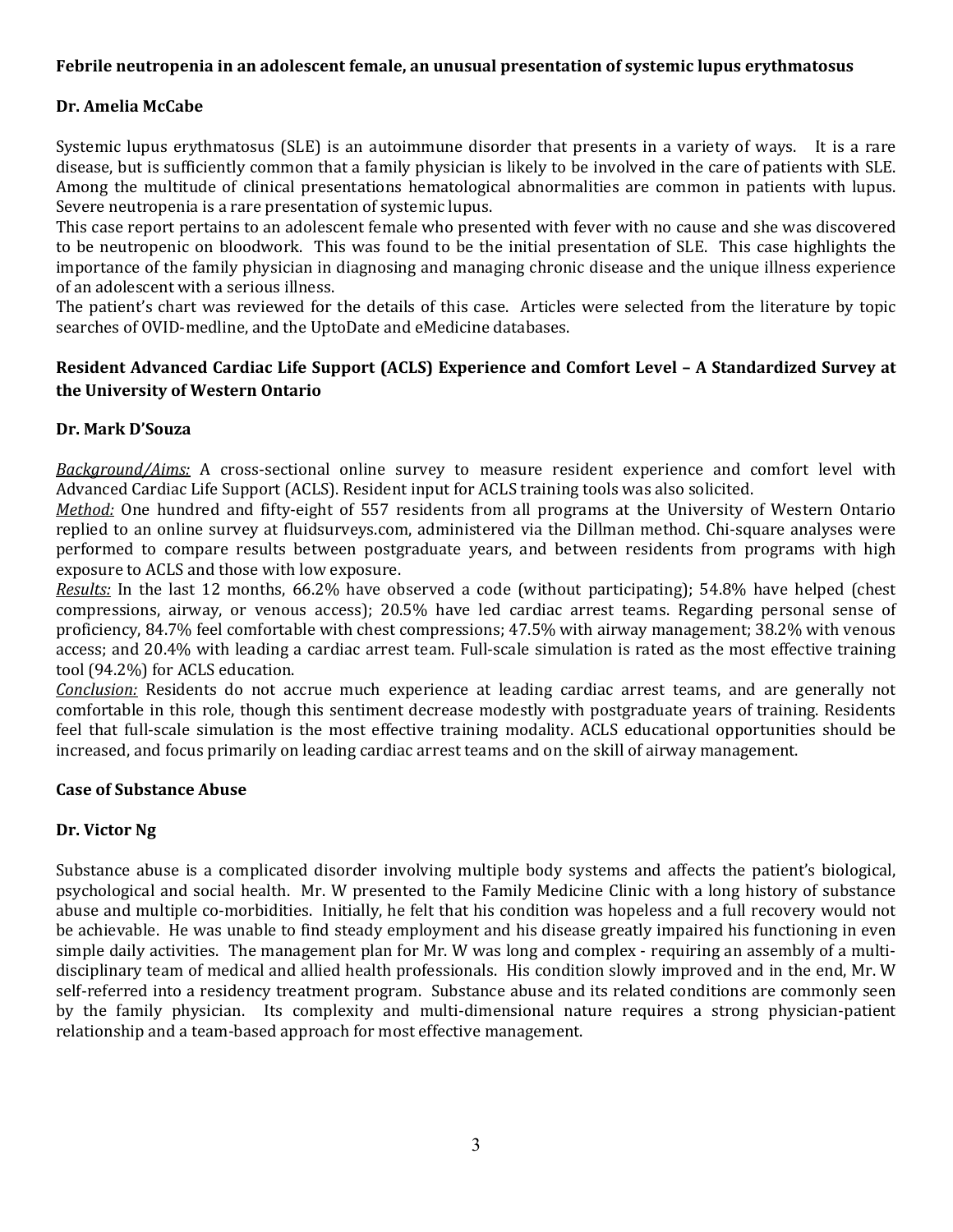#### **Re‐evaluating Management of Chronic Non‐Cancer Pain**

#### **Dr. Jaskaren Kaur Mann**

Chronic non-cancer pain (CNCP) is defined as ongoing nociceptive or neuropathic pain, lasting longer than six months or the expected time for healing to occur (Jovey et al, 2003). This condition, as one can deduce from the definition alone, is crippling to those it effects. The natural inclination of a family practitioner is to be patient centered and aid CNCP patients to the best of our ability. However, modern society has become all too dependent on the quick fix and the magic bullet. We seem to look towards a simple pill that will help to cure a complicated biopsychosocial issue such as CNCP. From my short professional experience it seems that both physicians and patients tend to rely heavily on narcotics for treatment of CNCP. Family physicians being the gatekeepers of medicine are often responsible for managing the care of CNCP patients. Although the new Canadian opioid use guidelines for CNCP endorse narcotic use, I would like to argue that perhaps this is not the best treatment for our patients (National Opioid Use Guideline Group, 2010). Studies showing narcotic efficacy are flawed, industry sponsored, and insufficient in length, narcotic use leads to hyperalgesia, dependence/tolerance, physiological side effects, increased mortality and finally no improvement in functionality has been proven.

#### **Poly Myalgia Rheumatica: A Case Study**

#### **Dr. Kourosh Zadhoush**

*"If you listen to your patient, they will tell you their diagnosis." ‐ Sir William Osler.*

*Background:* Polymyalgia rheumatica (PMR) is a relatively common clinical syndrome of unknown etiology. It is characterized by proximal myalgia of the hip and shoulder girdles with accompanying morning stiffness that lasts for more than one hour.

*Case description:* This case study describes a 56 years old female who presented with muscle pain. Her symptoms were mis-attributed to discopathy and nerve impingement.

*Conclusion:* Taking a detailed but relevant history, plays the major role in diagnosis of many diseases in family medicine. With the wide use of investigations such as MRI, without taking a detailed history, it is more likely that if abnormal imaging findings emerge, the reported abnormality doesn't correlate with the patient's clinical symptoms and they may be misleading and generate further studies. This case showed me that such findings are valuable but not absolutely trustworthy; sometimes it still takes a physician's clinical judgment and awareness of the clinical presentation to determine if an abnormal test result helps to explain the etiology of a clinical presentation or not.

As family physicians, we encounter a variety of non‐specific symptoms and complaints on a daily basis. Therefore, we must consider a broad but relevant differential diagnosis. If the patient's condition does not improve as anticipated when the treatment has been applied, the diagnosis must be reassessed.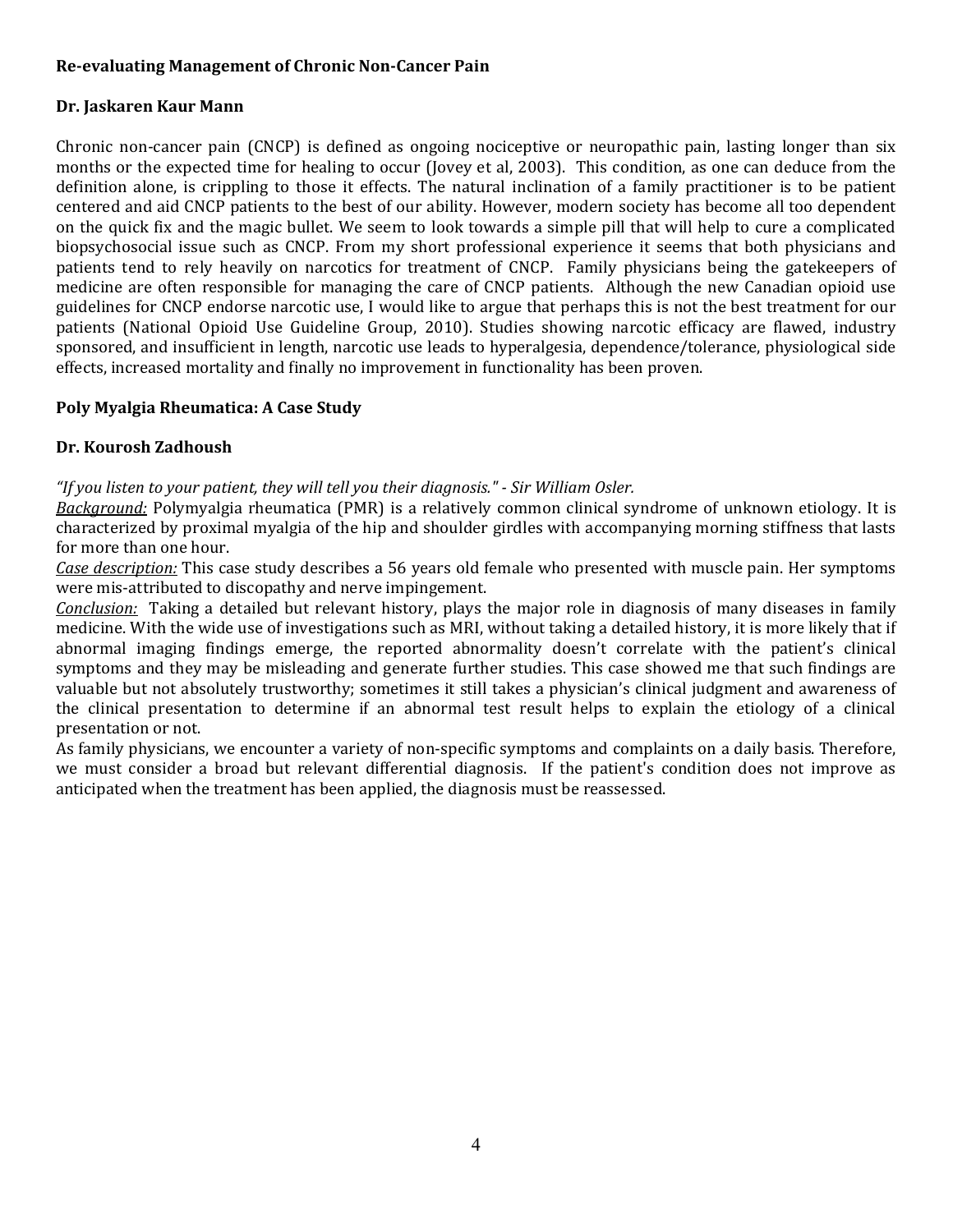#### **High Dose Opiates and Adjuvant Analgesics in the Palliation of an End‐Stage Cancer Patient: A Case Study**

#### **Dr. Carla Silver**

Pain and its management in a primary care setting can be problematic, with issues of various different medications and modalities, as well as balancing relief of suffering with side effects and tolerance. Pain at the end-of-life, particularly in patients with advanced cancer, can be severe and difficult to manage, and can take primary care practitioners out of their comfort areas, potentially to the detriment of the patient's care and quality of life.

This case study explores a patient with severe pain, requiring high doses of opiates and multiple adjuvant medications and modalities to treat her pain. It also demonstrates how high dose opiates can be used safely and appropriately, even when far above typical doses, to control severe pain.

Given the "cradle-to-grave" care that is unique to Family Medicine, pain at end-of-life care is an issue that can be as difficult to manage as it is rewarding to manage properly. The main issues this case focuses on are 1) Appropriate opiate use; 2) Adjuvant analgesics to supplement and augment opiates for pain control; 3) That even in high doses, when used appropriately, opiates do not necessarily cause life-threatening side-effects.

#### **Systemic Lupus Erythematosus and Subarachnoid Hemorrhage: A rare connection**

#### **Dr. Joanna Zorzitto**

This is a case report of an 18‐year‐old female with a history of systemic lupus erythematosus (SLE) and previous subarachnoid hemorrhage (SAH). She presented to the emergency department with a new, persisting headache and the fear that this was a recurrent SAH. Although rare, there have been reports that demonstrate a connection between SLE and SAH. In addition, this patient had several psychosocial stressors, including starting her first year of college, difficulty with her classes, and trouble living with a new roommate – all of which were certainly contributing to her ongoing headache. This case report seeks to review the presentations of SLE and SAH, and explore the relationship between the two. In addition, through a detailed history, it demonstrates the importance of the patients' psychosocial history in developing an appropriate diagnosis, and management plan. Finally, it displays two key principles of family medicine. First, that the family physician is a skilled clinician. This case reveals the importance of understanding the patients' illness experience (ideas, feelings, and expectations) and of the impact of illness on their lives. Second, it proves that the patient‐physician relationship is central to the role of the family physician. Specifically, this case shows the importance of continuity of care, and the use of repeated contacts with patients to build on the patient‐physician relationship.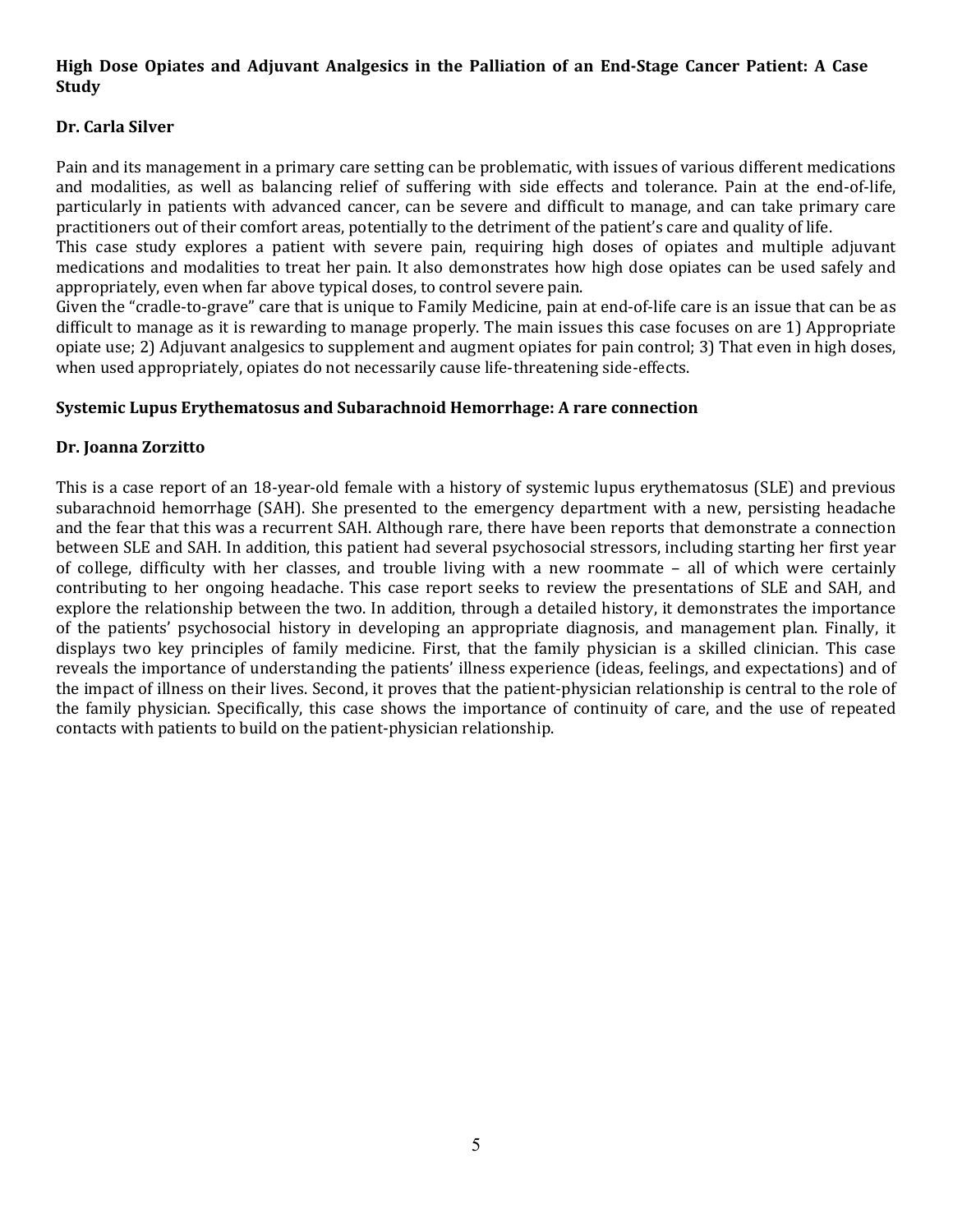## Section B: Oral Presentations, Kingsmill Room, Huron University College

Southwest Medical Health Centre & Windsor

| Time              | Presenter                                                                                                         | Presentation                                                                                          |
|-------------------|-------------------------------------------------------------------------------------------------------------------|-------------------------------------------------------------------------------------------------------|
| 8:00              | View Poster Displays - Kingsmill Room, Huron University College<br>Coffee, Refreshments, Light Breakfast Provided |                                                                                                       |
| 8:45              | Dr. Eric Wong                                                                                                     | Opening Remarks, Kingsmill Room                                                                       |
| 9:00              | Dr. Heather Baerg                                                                                                 | Recognizing the Cannabinoid Hyperemesis Symdrome: A<br><b>Canadian Case Report</b>                    |
| 9:15              | Dr. Steven Joseph                                                                                                 | Extreme Weekend Warriors: Applications for Rural/Remote<br><b>Family Medicine</b>                     |
| 9:30              | Dr. Matt MacDonald                                                                                                | First Nations of the Thames - Education Module                                                        |
| 9:45              | Dr. Jennifer MacKinnon                                                                                            | Balancing your role as the resident physician daughter when<br>your parents are diagnosed with cancer |
| 10:00             | Break - Refreshments Provided - International Room, Huron University College                                      |                                                                                                       |
| 10:15             | View Poster Displays - Kingsmill Room, Huron University College                                                   |                                                                                                       |
| 10:45             | Dr. Stephen Singh                                                                                                 | Alzheimer's Disease: A Guide for Caregivers                                                           |
| 11:00             | Dr. Suzanne Taylor                                                                                                | A Family Physician guide to the premature child                                                       |
| 11:15             | Dr. Katie Yu                                                                                                      | The impact of non-nutritive sweeteners on diet and hunger -<br>does it make a difference?             |
| 11:30             | <b>TBA</b>                                                                                                        | <b>TBA</b>                                                                                            |
| 11:45             | <b>TBA</b>                                                                                                        | <b>TBA</b>                                                                                            |
| $12:00-$<br>12:15 |                                                                                                                   | Complete Evaluations & Closing Remarks - Kingsmill Room                                               |

Note: Each presentation will be 10 minutes in length with a 5 minute question & answer period.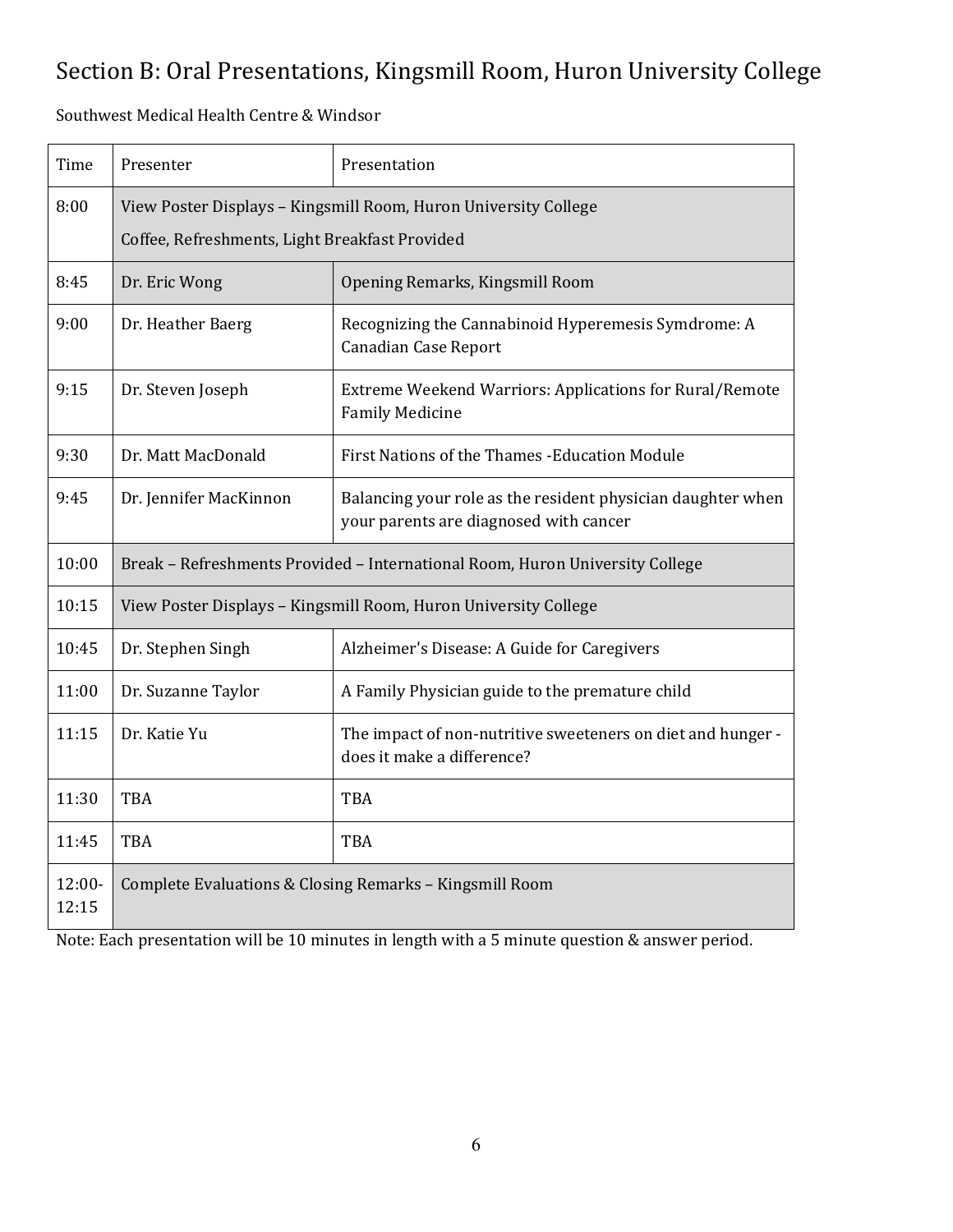#### **Recognizing the Cannabinoid Hyperemesis Syndrome: A Canadian Case Report**

#### **Dr. Heather Baerg**

The Cannabinoid Hyperemesis Syndrome is characterized by cyclic vomiting, abdominal pain and compulsive washing behaviors in the context of chronic and heavy marijuana use. Despite the decriminalization of cannabis for personal medical use and the high prevalence of marijuana use among young adults in Canada, many clinicians are not aware of this syndrome's existence, as it has only recently been described in the literature. However, family physicians have a role to play in the identification of this illness, ruling out other causes of cyclic vomiting, and educating the patient about the possible association between abstinence from cannabis use and resolution of symptoms. In this case report, we will examine the clinical signs, symptoms and investigations into a patient who presented to a Canadian rural emergency department complaining of cyclic abdominal pain and vomiting in the context of marijuana abuse. A recent study of emergency department use by patients with cyclic vomiting syndrome revealed delays in diagnosis and appropriate referral, with the average patient making fifteen visits to the emergency department. Identifying this syndrome in Canadian primary care could decrease costs to our health care system by limiting repeated hospitalizations for dehydration and avoiding excessive and unnecessary investigations.

#### **Extreme Weekend Warriors: Applications for Rural/Remote Family Medicine**

#### **Dr. Steven Joseph**

The popularity and participation of extreme sports and wilderness activities is on the rise. This will inevitably result in an increase of related injuries presenting to family physician staffed rural/remote clinics and emergency rooms. Many medical students and family medicine residents do not get exposed to these unique injuries, challenges, and limited resources in the rural/remote environment. Given this an interactive, partially case‐based series of lectures for medical students and first year family medicine residents has been developed. The lectures will provide an introduction to the challenges, diagnosis and management of some unique injuries in the rural/remote setting and present an approach to acute rural/remote medicine that has applications to most family medicine settings.

#### **First Nations of the Thames ‐ Education Module**

#### **Dr. Matt MacDonald**

The health disparities between Aboriginal and non-Aboriginal populations in Canada are well-documented. Despite the ongoing need for further data collection and research, the federal and provincial government has many specialized services and programs in place to address the unique needs of Aboriginal Communities including status and non-status First Nations people both on and off-reserve, Inuit and Métis. First Nations people account for approximately 18% of the patients at Southwest Middlesex Health Center in Mt. Brydges. As frontline health care providers, it is important for trainees at Mt. Brydges to be aware of the unique health needs of these individuals and the cultural complexities inherent to a therapeutic relationship with First Nations people. This educational presentation is intended for the staff and students of Mt. Brydges and introduces them to the three first nations communities they serve. For each community there is a brief history of their people and how they came to be established in the area, current population data for each reserve and the programs and services available through their federally‐funded Health Centers. Learners are reminded of how Residential Schools continue to impact the daily lives of survivors and their families. Further information is given regarding the Southwest Ontario Aboriginal Health Access Center (SOAHAC), the Nimkee solvent abuse treatment center and non-insured health benefits from Health Canada. For the benefit of all trainees working at Mt. Brydges, Cultural Safety Training is currently being arranged through SOAHAC. It is important that frontline healthcare providers be familiar with the unique health needs of Aboriginal people and the additional resources available to them.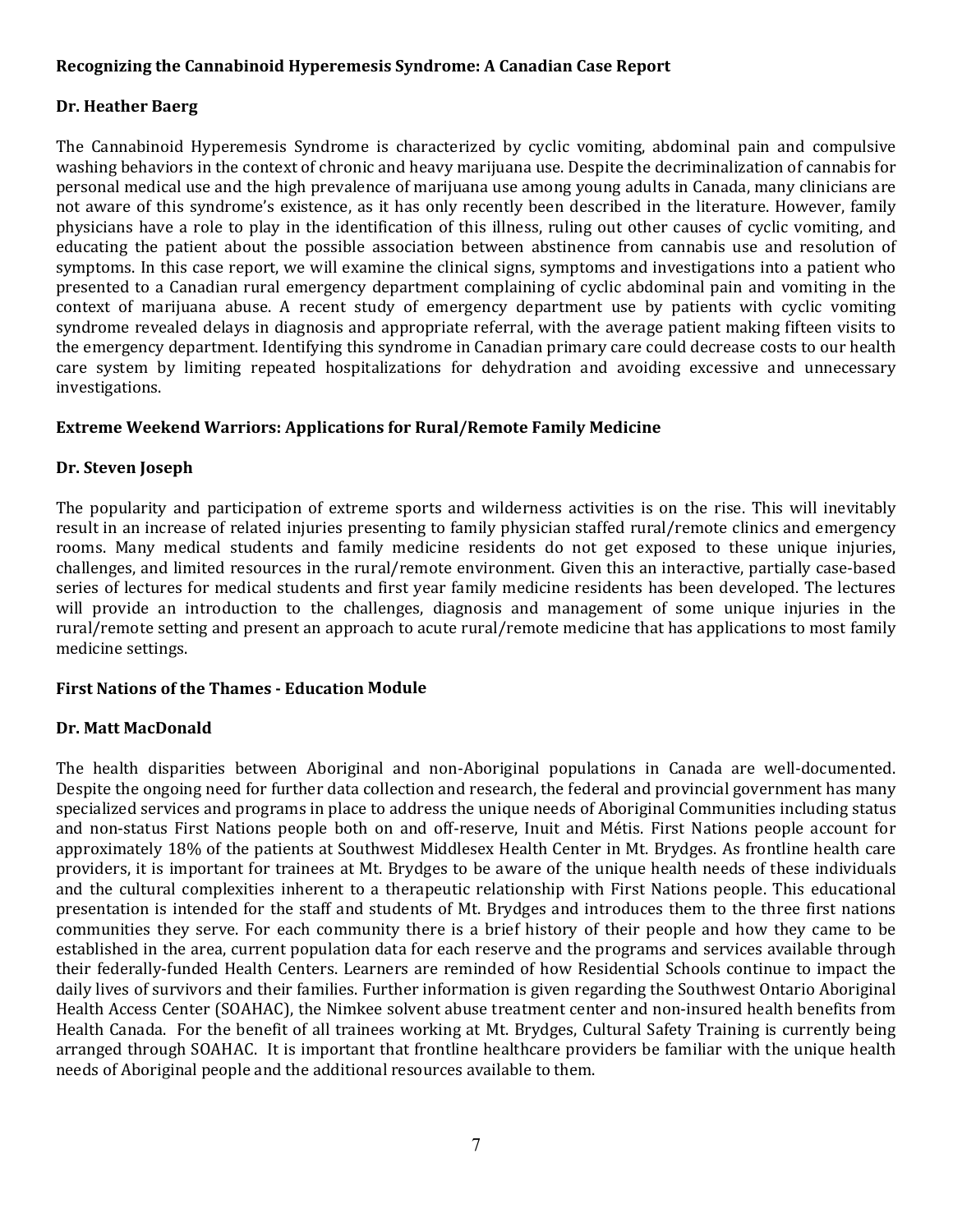#### **Balancing your role as the resident physician daughter when your parents are diagnosed with cancer**

#### **Dr. Jennifer MacKinnon**

During my first year of residency training in Family Medicine, both of my parents were diagnosed with cancer. I was faced with a constant struggle between stepping back and acting in the capacity as a daughter only versus becoming more involved in their medical care. I decided to write a Self Reflection on this topic in order to formalize my stance regarding the role of a physician when family members or friends seek medical advice. I had a literature search done and reviewed a number of articles including surveys and personal anecdotes. As family physicians, we possess a vast knowledge base that covers many areas of general medicine. Family and friends will constantly seek medical advice outside of the professional environment. Although difficult, it is wise to defer to your colleagues and encourage your family and friends to visit their own health care provider. In the case of my parents, I tended to keep track of the big picture and advocate for their best interests. In doing this, I was comfortable with the fact they were receiving appropriate care but allowing their respective multiple health care providers to provide that care.

#### **Alzheimer's Disease: A Guide for Caregivers**

#### **Dr. Stephen Singh**

In Canada, one in eleven people over the age of sixty-five has Alzheimer's disease (AD), a figure which increases to as many as one in two over eighty‐five. As family physicians, AD is clearly a disease we will be managing in our patients with increasing frequency as the population ages.

Caregivers of these individuals are primarily adult children or elderly spouses. Studies have shown that retention of oral information is on the range of 17‐26% initially, with only 14% of spoken instructions remembered. There is therefore a clear need for information to be provided in a written format to supplement oral information, but surprisingly few brochures exist that are aimed specifically at the needs of caregivers.

A literature search was therefore conducted to create a brochure with the information deemed to be very important to caregivers. The evidence behind the formatting of the brochure was also extensively researched. The finished brochure includes sections about the disease, the stages and the treatment of AD. In addition, two sections are devoted to practical tips to help those with AD and tips for caregivers to help themselves. Lastly, given both the importance and current lack of information provided about palliative care at the onset of diagnosis, a section was dedicated to issues surrounding life planning. This project therefore provides information that caregivers deem important to know at the onset of diagnosis of AD, provides a springboard for discussion about key or difficult-to-discuss topics in AD, and allows for increased information retention.

#### **A Family Physicians guide to the premature child**

#### **Dr. Suzanne Taylor**

The incidence of premature (less than 37 weeks gestation) birth is rising and is estimated to be approximately 6.5% in Canada. During residency many residents may not have the opportunity to take part in the care of a premature infant however, this is something that all physicians will do while in practice. This manual was compiled through a literature review covering the key points that must be addressed while caring for a premature infant. It reviews medical issues that arise in the neonatal intensive care unit that can have long-term consequences. It also addresses discharge criteria, car seat safety, chronic medical conditions, proper nutrition and growth and immunization schedules. Lastly, it details chronic diseases of adulthood that premature children are at a high risk of so that appropriate prevention and screening strategies can be implemented.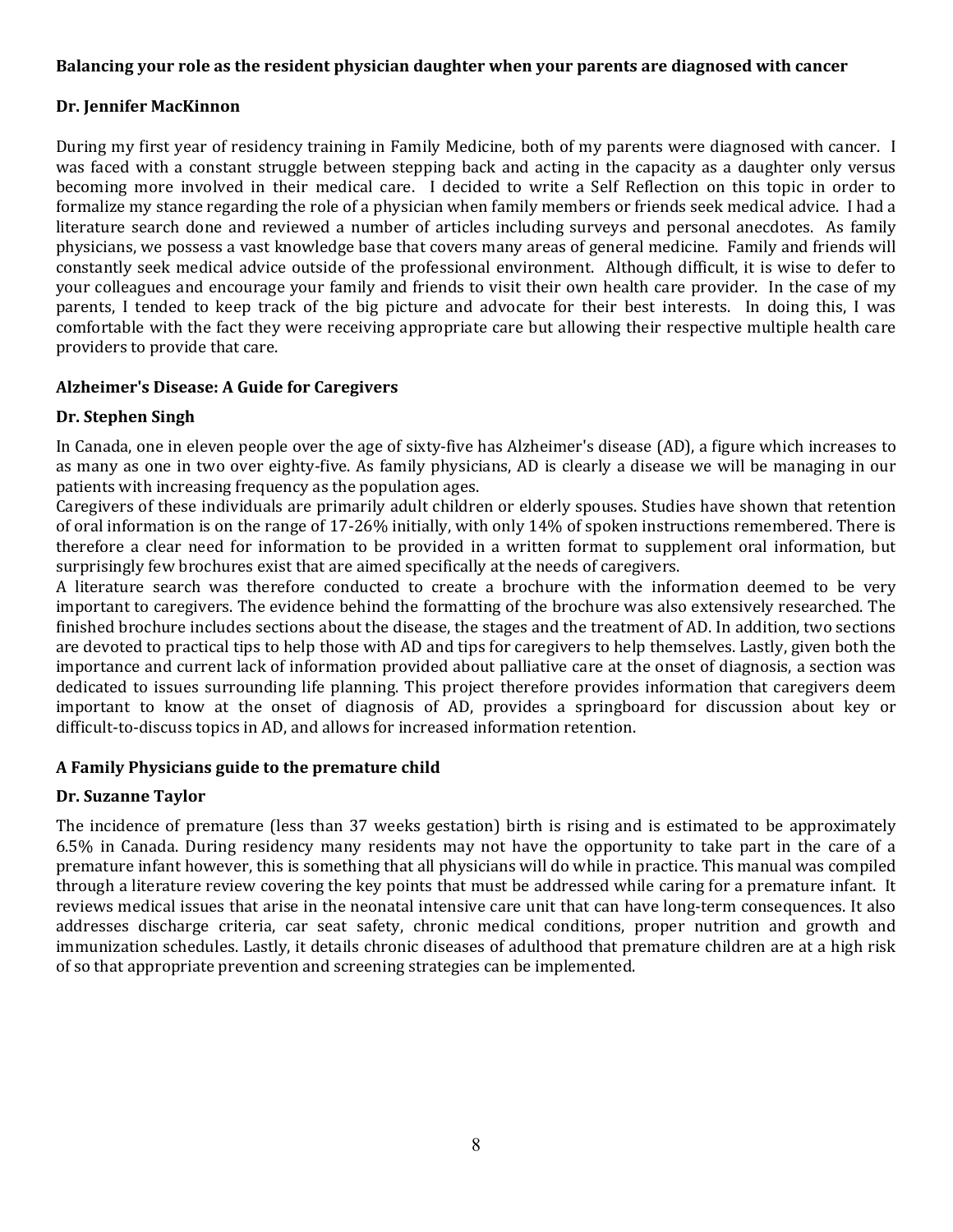#### **Impact of non‐nutritive sweeteners on diet and hunger – does it make a difference to weight?**

#### **Dr. Katie Yu**

*Context:* Questions arise about the effect of sweeteners on short-term appetite and food intake, as well as longerterm energy balance and body weight. There has also been much speculation on mechanisms by which they may exert their effects on these outcomes.

*Objective:* To present current evidence about sweeteners and their impact on diet and hunger to the general public in the form of a patient education brochure.

*Relevance to Family Medicine:* Family practice offices can use the brochure to easily educate patients. The brochure will present information in such a way that the general public can understand. It can be used as a resource for any practice population, by linking it to the personal relevance of each individual, and allows for a more holistic approach to health management.

*Data Sources:* A MEDLINE search related to *sweetening agents* for all English‐language articles from 1946 to Present was used. Relevant publications were retrieved and their bibliographies were evaluated for additional material. A standard textbook of Biological Psychology was also examined for information on hunger and its neurobiological mechanisms.

*Data Syntheses:* An outline of the currently available sweeteners used in food and beverages will be provided. Then, evidence concerning their effects on weight and appetite will be summarized. Finally, the proposed mechanisms by which these sweeteners influence diet and hunger will be explained.

*Conclusion:* Non‐nutritive sweeteners, if used as substitutes rather than additives, may have the potential to aid in weight management.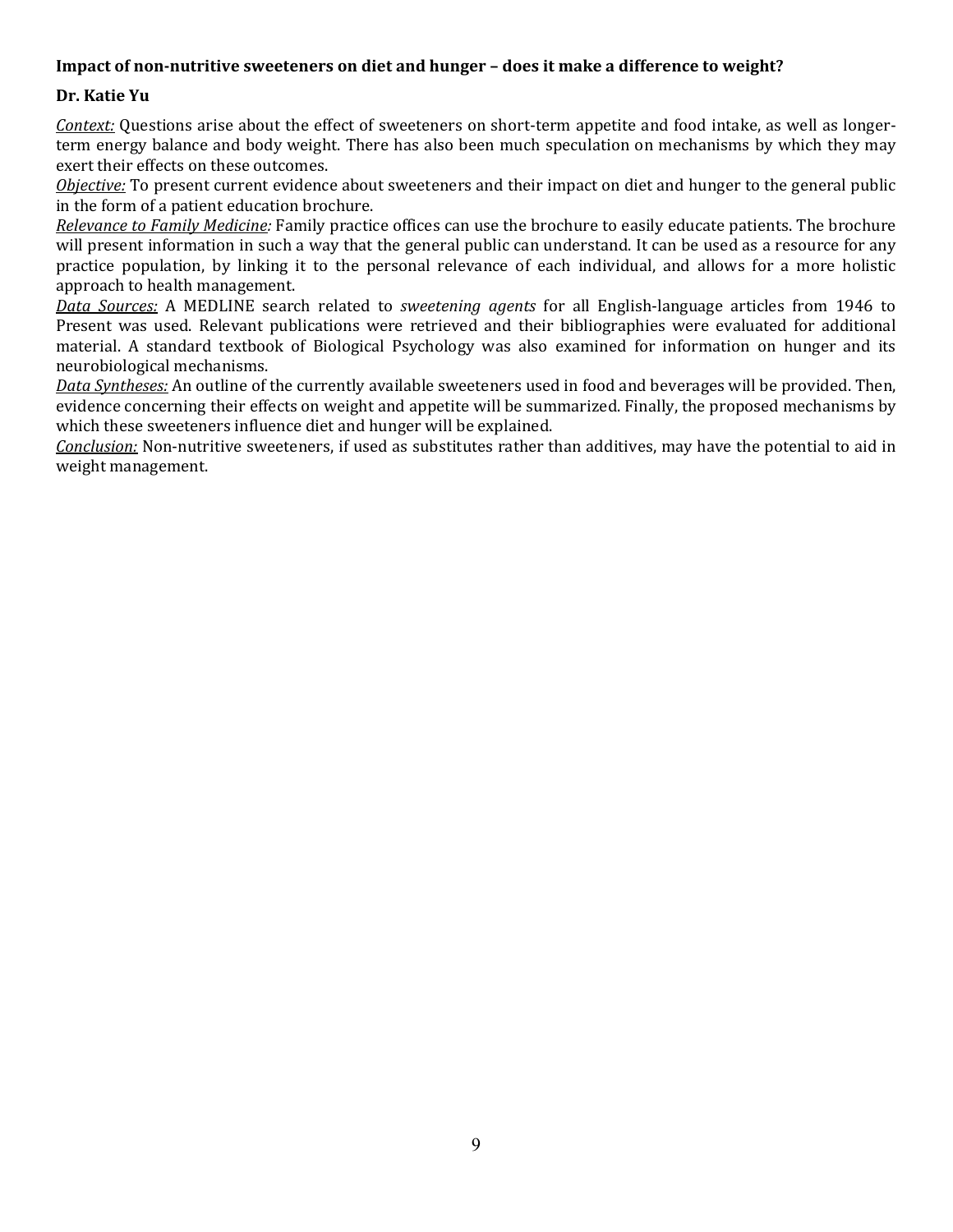# Section C: Oral Presentations, Rm W112, Huron University College

| St. Joseph's Family Medical Centre, Strathroy, Hanover & Goderich |  |
|-------------------------------------------------------------------|--|
|-------------------------------------------------------------------|--|

| Time            | Presenter                                                                                                         | Presentation                                                                                                                                                                            |
|-----------------|-------------------------------------------------------------------------------------------------------------------|-----------------------------------------------------------------------------------------------------------------------------------------------------------------------------------------|
| 8:00            | View Poster Displays - Kingsmill Room, Huron University College<br>Coffee, Refreshments, Light Breakfast Provided |                                                                                                                                                                                         |
| 8:45            | Dr. Eric Wong                                                                                                     | Opening Remarks, Kingsmill Room                                                                                                                                                         |
| 9:00            | Dr. Vishal Bhella                                                                                                 | The Use of Complementary and Alternative Therapies by<br>Patients in a Family Practice Setting                                                                                          |
| 9:15            | Dr. Roderick Cheung                                                                                               | Rural Hospitals - An Indispensable Component of Rural<br>Communities and Our Health Care System                                                                                         |
| 9:30            | Dr. Alex Duong                                                                                                    | Which patients with depression benefit from collaborative<br>care interventions in the primary care setting? A systematic<br>review of randomized control trials and financial analyses |
| 9:45            | Dr. Divya Garg                                                                                                    | Smoking screening and management by primary care<br>residents and physicians                                                                                                            |
| 10:00           | Break - Refreshments Provided - International Room, Huron University College                                      |                                                                                                                                                                                         |
| 10:15           | View Poster Displays - Kingsmill Room, Huron University College                                                   |                                                                                                                                                                                         |
| 10:45           | Dr. Rahimali Manji                                                                                                | The Case of H.C., a 57 year old woman with newly diagnosed<br>Multiple Myeloma                                                                                                          |
| 11:00           | Dr. Mari Marinosyan                                                                                               | Do different generations of OC differ in the prothrombotic<br>effect? Is any of the combined OC safer than others?                                                                      |
| 11:15           | Dr. Gregory Stewart                                                                                               | Maintaining Procedural Skill Competence                                                                                                                                                 |
| 11:30           | <b>TBA</b>                                                                                                        | TBA                                                                                                                                                                                     |
| 11:45           | TBA                                                                                                               | TBA                                                                                                                                                                                     |
| 12:00-<br>12:15 |                                                                                                                   | Complete Evaluations & Closing Remarks - Kingsmill Room                                                                                                                                 |

Note: Each presentation will be 10 minutes in length with a 5 minute question & answer period.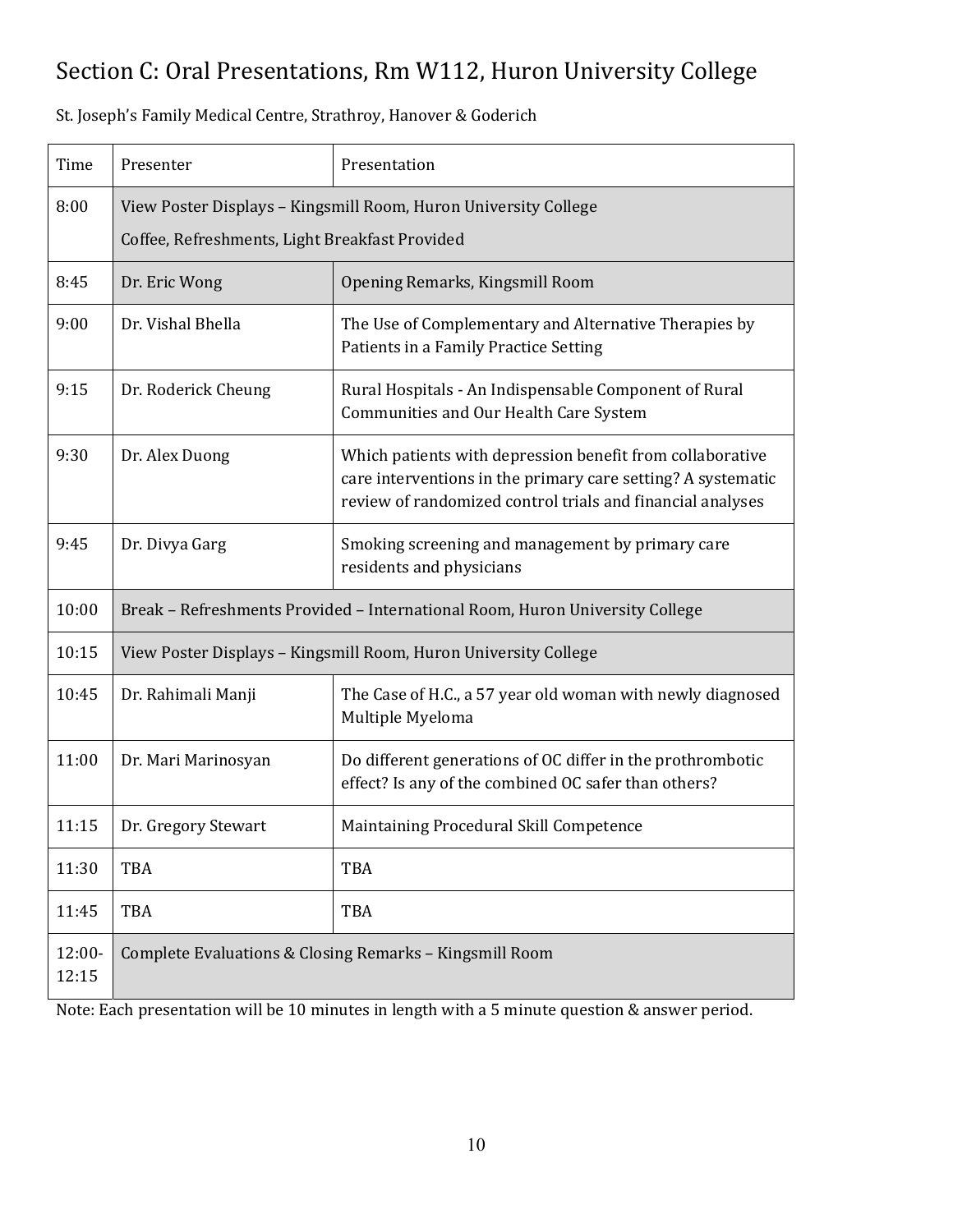#### **The Use of Complementary and Alternative Therapies by Patients in a Family Practice Setting**

#### **Dr. Vishal Bhella**

*Introduction:* This study aims to assess the use of complementary and alternative therapies (CAM) by family practice patients in the academic teaching unit setting. The rates of use, types of therapies used, expectations of physicians, reporting of use to physicians and delay in seeking medical treatment due to CAM use are all aspects of interest in the context of this study.

*Methodology:* This descriptive study utilized survey responses obtained from patients of three academic family medicine teaching units in London, Ontario. There were 572 survey responses obtained from the three academic centres with a 44% overall response rate.

*Results:* The survey data indicates that 80.1% of respondents have used one or more CAM modalities. Vitamins and supplements, massage therapy, chiropractic, herbal medicines and acupuncture were amongst the most commonly used therapies. A majority of patients, regardless of prior use of CAM, would like their physician to be open to and knowledgeable about the use of CAM. Of respondents who have previously used CAM, 52% indicate not having discussed this with their physician, with approximately one third of these patients indicating reasons including not having the topic come up in clinical encounters or not realizing they should have this discussion.

*Conclusions:* The use of complementary and alternative therapies is common, with a majority of survey respondents acknowledging use of one or more modalities in the past. As a majority of CAM users do not discuss CAM with their physician, it can be concluded that there is area for improvement in patient‐physician communication surrounding CAM, particularly with 48% of CAM users indicating concern of potential interactions of CAM with prescription medications.

#### **Rural Hospitals – An Indispensable Component of Rural Communities and Our Health Care System**

#### **Dr. Roderick Cheung**

Spending in health care continues to surpass economic growth and spending inother government programs in Canada. Solutions to cut cost are needed, otherwise, the system will not be sustainable. However, it is important to avoid short-sighted cost saving strategies that will fail to save any money in the long term and severely damage the quality of care patients receive. One such poorly thought out strategy is cutting spending in rural hospitals.

Rural hospitals serve numerous crucial functions in our society. Small communities depend on their hospitals to sustain their economies. Many rural hospitals have become educational institutions with the advent of distributed medical education. Patients are able to receive more culturally appropriate care in their local hospitals. Palliative patients are better suited to stay in their home communities. Rural hospitals assure easy accessibility of care to their local populations. These hospitals are able to provide high quality care with relatively low cost and they lessen the patient load on secondary and tertiary care centres. Rural residents view their local hospitals as an indispensable component of their communities. Rural hospital closures would significantly affect residents' view on the sustainability of their communities.

Closing rural hospitals is not an effective avenue to bring about savings in our health care system. Policy makers need to understand that rural health care functions differently than health care in urban areas. The correct way to design rural health strategies involves consultation with front line health professionals experienced at working in rural areas, along with residents in the local rural community.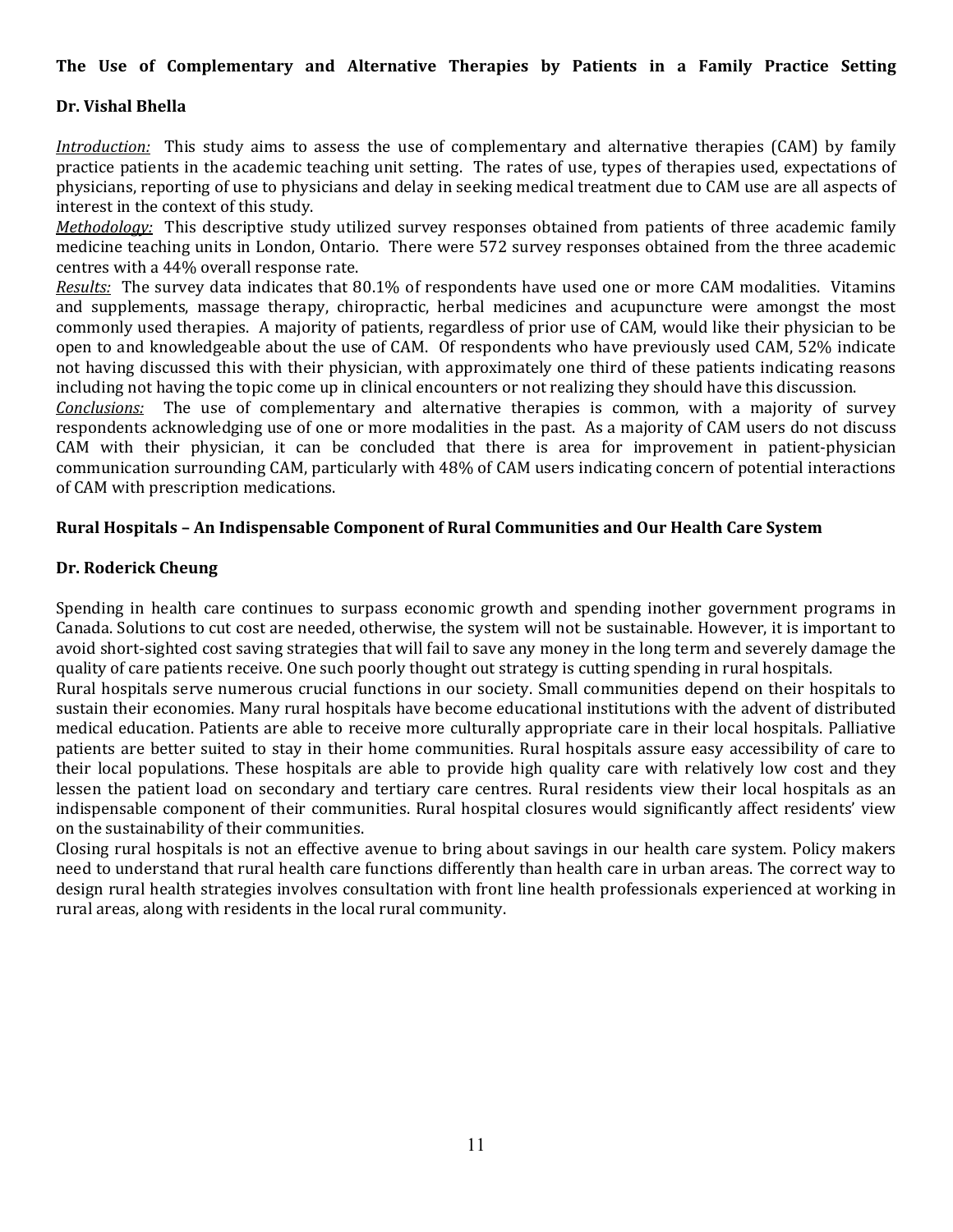#### **Which patients with depression benefit from collaborative care interventions in the primary care setting? A systematic review of randomized control trials and financial analyses.**

#### **Dr. Alex Duong**

*Background:* Depression is one of the most commonly seen presenting issues in the primary care setting and is predicted to constitute the second largest cause of disease burden worldwide. Treatment by primary care providers however, remains suboptimal. Collaborative care presents a new paradigm of providing depression care in the the primary care care system. *Objectives:* To determine the impact of collaborative care vs. care as usual in the primary care practice on depression symptoms, function, antidepressant adherence and patient satisfaction. Total costs comparisons and incremental cost effectiveness ratio were also sought. *Data Sources:* Electronic literature search of MEDLINE, EMBASE, Cochrane Library databases, PsycINFO and CINHAL. A citation search and "cited reference" search was also performed.

*Study Selection:* All randomized control trials comparing collaborative care for depression vs. care as usual within the primary care setting in the English language. Two levels of screening were used on 2114 citations.

*Participants:* A total of 60 articles constituting 36 trials were found, for a total of 15,340 patients. Populations included elderly, adolescent, post-partum, low income, minority, developing world patients and patients with other medical co-morbidities.

*Results***:** Collaborative care (CC) improved depression symptoms in 23 trials. There was no significant difference in the other 13 trials. There was significantly increased medication adherence (16 in favour of CC, 3 showing no difference) and patient satisfaction (11 favoring CC, 4 showing no difference). 9 out of 13 intervention groups showed no significant outpatient cost difference between usual care and collaborative care.

*Conclusions:* Collaborative care, when implemented into a primary care system is an effective and affordable intervention to decrease depression symptoms, increase satisfaction and increase antidepressant adherence compared to usual primary care approaches to depression.

#### **Smoking screening and management by primary care residents and physicians**

#### **Dr. Divya Garg**

*Introduction:* The aim of this study is to report on Family Medicine residents' knowledge, comfort and use of pharmacotherapy in smoking cessation as well as perceived barriers to intervention.

*Method:* This is a descriptive study which uses self-reported questionnaire responses provided by residents studying at three urban academic Family Medicine sites at the University of Western Ontario with practicing family physicians at these centres also surveyed for comparison.

*Results:* A total of 69 completed surveys were collected from residents (63% response rate) and 8 completed surveys from practicing physicians (53% response rate). About 43% of first year residents and 40% of second year residents identified lack of smoking cessation counselling skills as a barrier to provision of smoking cessation services to their patients. A majority of residents who stated counselling skills being a barrier (29/69) also reported no prior training in smoking cessation during residency (24/29) and no prior training in smoking cessation during medical school (17/29). This study was limited in terms of participation of practicing physicians. However, those that participated indicated comfort and confidence in delivering smoking cessation counselling.

*Conclusion:* This study reinforces the need for further and consistent training of family medicine residents in smoking cessation counselling to give them the skills and confidence to participate in smoking cessation interventions with their patients earlier in the training process.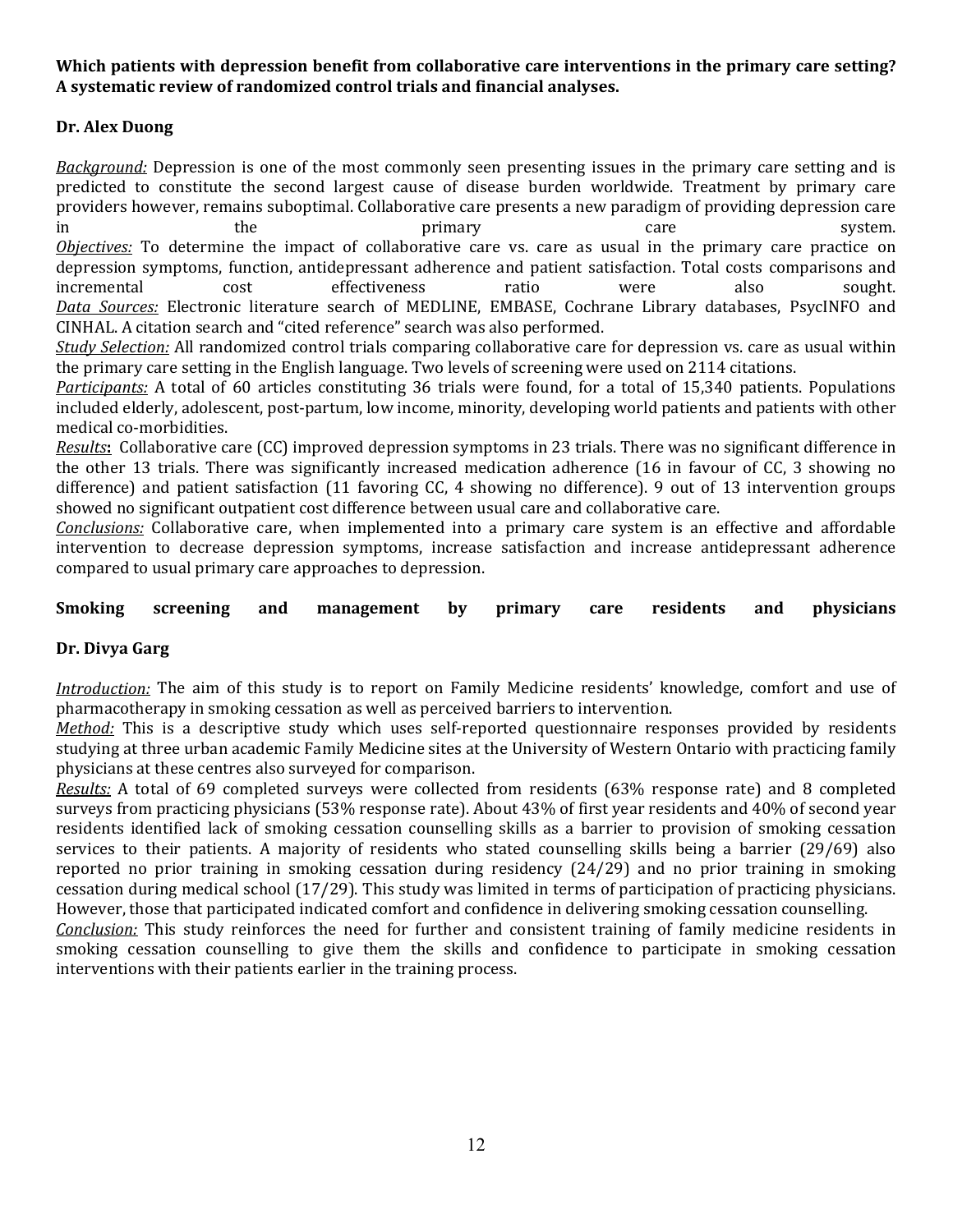#### **The Case of H.C, a 57 year old woman with newly diagnosed Multiple Myeloma**

#### **Dr. Rahim Manji**

The following is the case of a 57 year old woman, newly diagnosed with Multiple Myeloma, who, following diagnosis and initial management, is admitted under the care of her family physician for analgesia and rehabilitation. Multiple Myeloma (MM) is a common hematologic malignancy that predominantly affects older adults. It is a disease that, while incurable, has a long clinical course and a significant quality of life impact. As is typical of MM, the non‐specific nature of the presenting symptoms in this patient led to a delay in diagnosis. In the interim, the patient suffered a significant functional decline leading a loss of her livelihood and the ability to perform activities of daily living. The long duration and significant functional impact of the disease makes symptom management and functional rehabilitation fundamental to the care of the patient with MM. The family physician, with an understanding of the patient's personal goals and social circumstances is well placed to provide this supportive care.

#### Do different generations of OC differ in their prothrombotic effect? Is any of the combined OC safer than **others?**

#### **Dr. Mari Marinosyan**

The following case study describes a 23 year old patient with unremarkable past medical history, who has been on a third generation oral contraceptive for three years and presented with two brief syncopal episodes. After comprehensive physical and laboratory examinations, subtle pulmonary embolism was ascertained. The patient did not have any environmental risk factors, her thrombophilia screen was negative and her family history was negative for thrombotic events. The use of oral contraceptives has become widespread and soon after their introduction there were reports of cardiovascular disease among their users. The case report examines the multifactorial cause of thromboembolic events and emphasizes the importance of oral contraceptive use in the onset of venous thrombosis. It looks into the different generations of oral contraceptives, compares them according to their prothrombotic effect and suggests specific approaches when prescribing contraceptives to females with particular medical or family history. The lack of guidelines regarding thrombophilia testing and generally about contraception makes this topic a challenge in a busy family practice, especially when it comes to patients who have negative personal history and no other risk factors. The case study emphasizes that good counseling is extremely important and giving the patients the option of making an informed decision is an essential part of our everyday practice.

#### **Maintaining Procedural Skill Competence**

#### **Dr. Gregory Stewart**

*Objective:* Assemble, critically appraise and synthesize important findings from recent primary investigations addressing procedural skill training and maintenance of competence.

*Methods:* Reference materials were selected with an online PubMed literature search using three separate key‐ word phrases related to the topic of study and published within the last five years. One hundred ninety-three results were reviewed and sixteen primary research papers were selected for further discussion based on their relevance to the study.

*Key Findings:* Simulation based learning to proficiency in procedural skills improves performance in clinical settings and results in durable skill retention. This may be procedure specific and depend on the trainee's stage of learning as well as the perceived need for the procedure in the physicians practice.

*Conclusions:* Simulation based learning allows a trainee to develop essential reasoning and judgment while deliberate practice allows unfamiliar procedural skills to become more automated and efficient. Further studies should confirm that procedural skills mastered in a simulation environment transfer to the variable clinical milieu and reduce adverse patient outcomes.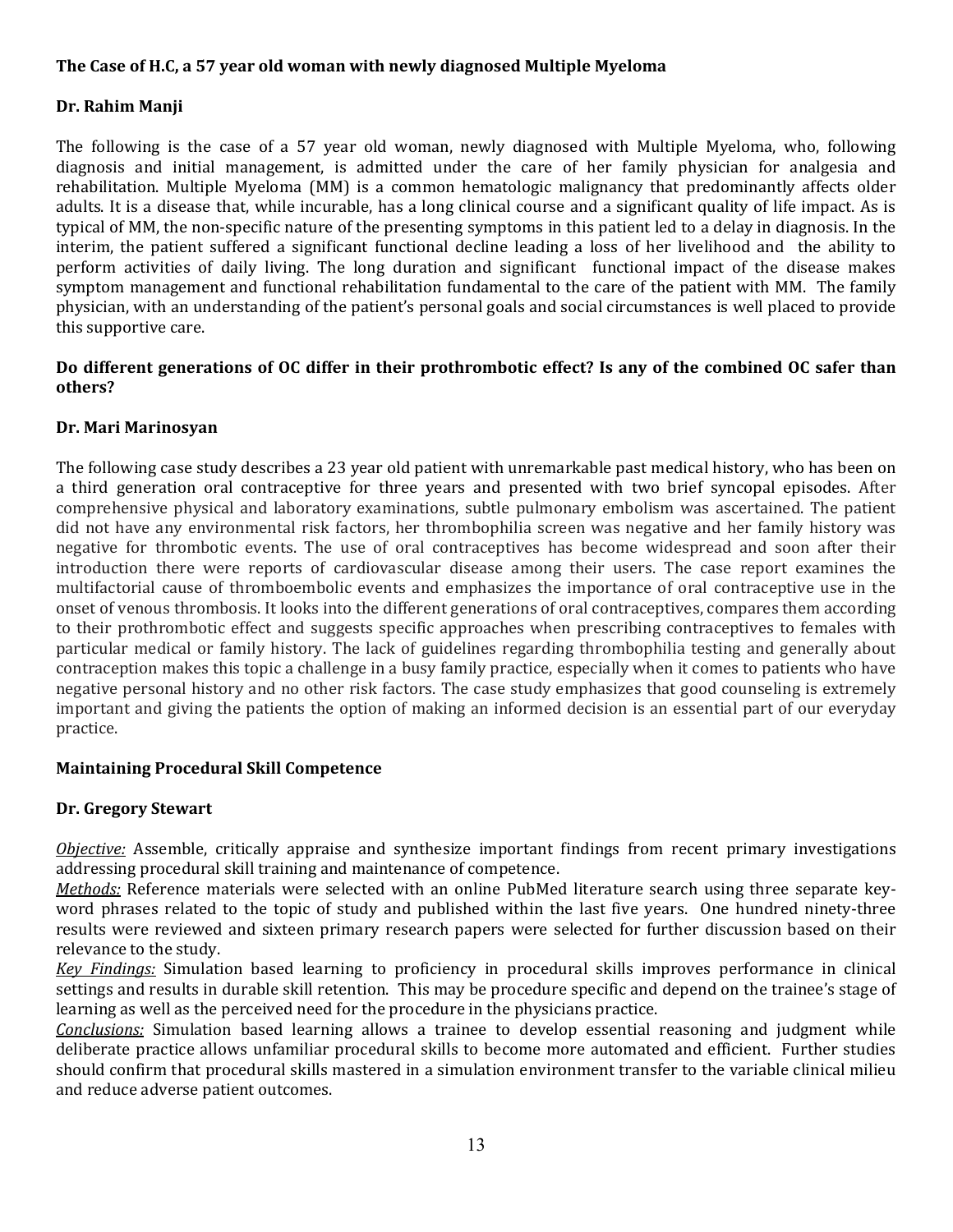## Section D: Oral Presentations, Rm W116, Huron University College

PGY3 Enhanced Skills Program

| Time              | Presenter                                                                                                         | Presentation                                                                                                       |
|-------------------|-------------------------------------------------------------------------------------------------------------------|--------------------------------------------------------------------------------------------------------------------|
| 8:00              | View Poster Displays - Kingsmill Room, Huron University College<br>Coffee, Refreshments, Light Breakfast Provided |                                                                                                                    |
| 8:45              | Dr. Eric Wong                                                                                                     | Opening Remarks, Kingsmill Room                                                                                    |
| 9:00              | Dr. Kevin Asem                                                                                                    | The case of the hangman's fracture                                                                                 |
| 9:15              | Dr. Clarissa Burke                                                                                                | Strategies for Research Using the Nightingale EMR System                                                           |
| 9:30              | Dr. Taryn Ketner                                                                                                  | Ethylene Glycol Toxicity: A case presentation                                                                      |
| 9:45              | Dr. Fahamia Koudra                                                                                                | Breastfeeding while on Methadone: Is it Safe for the<br>Newborn Experiencing Neonatal Abstinence Syndrome?         |
| 10:00             | Break - Refreshments Provided - International Room, Huron University College                                      |                                                                                                                    |
| 10:15             | View Poster Displays - Kingsmill Room, Huron University College                                                   |                                                                                                                    |
| 10:45             | Dr. Deborah Norrie                                                                                                | Chronic Disease Management in the Elderly                                                                          |
| 11:00             | Dr. Sonja Reichert                                                                                                | An Opportunity Missed: Undiagnosed Diabetes in Patients<br>Admitted to Hospital with Acute Coronary Syndrome (ACS) |
| 11:15             | Dr. Krishanthy Shu                                                                                                | Elder Abuse in Nursing Home - A Systematic Review                                                                  |
| 11:30             | Dr. T. Kyle Tabor                                                                                                 | Lis-Franc Joint Dislocation: A Case Presentation                                                                   |
| 11:45             | Dr. Darren Van Dam                                                                                                | Elaborative Learning in Medical School - a pilot project to<br>provide the skills for lifelong learning            |
| $12:00-$<br>12:15 |                                                                                                                   | Complete Evaluations & Closing Remarks - Kingsmill Room                                                            |

Note: Each presentation will be 10 minutes in length with a 5 minute question & answer period.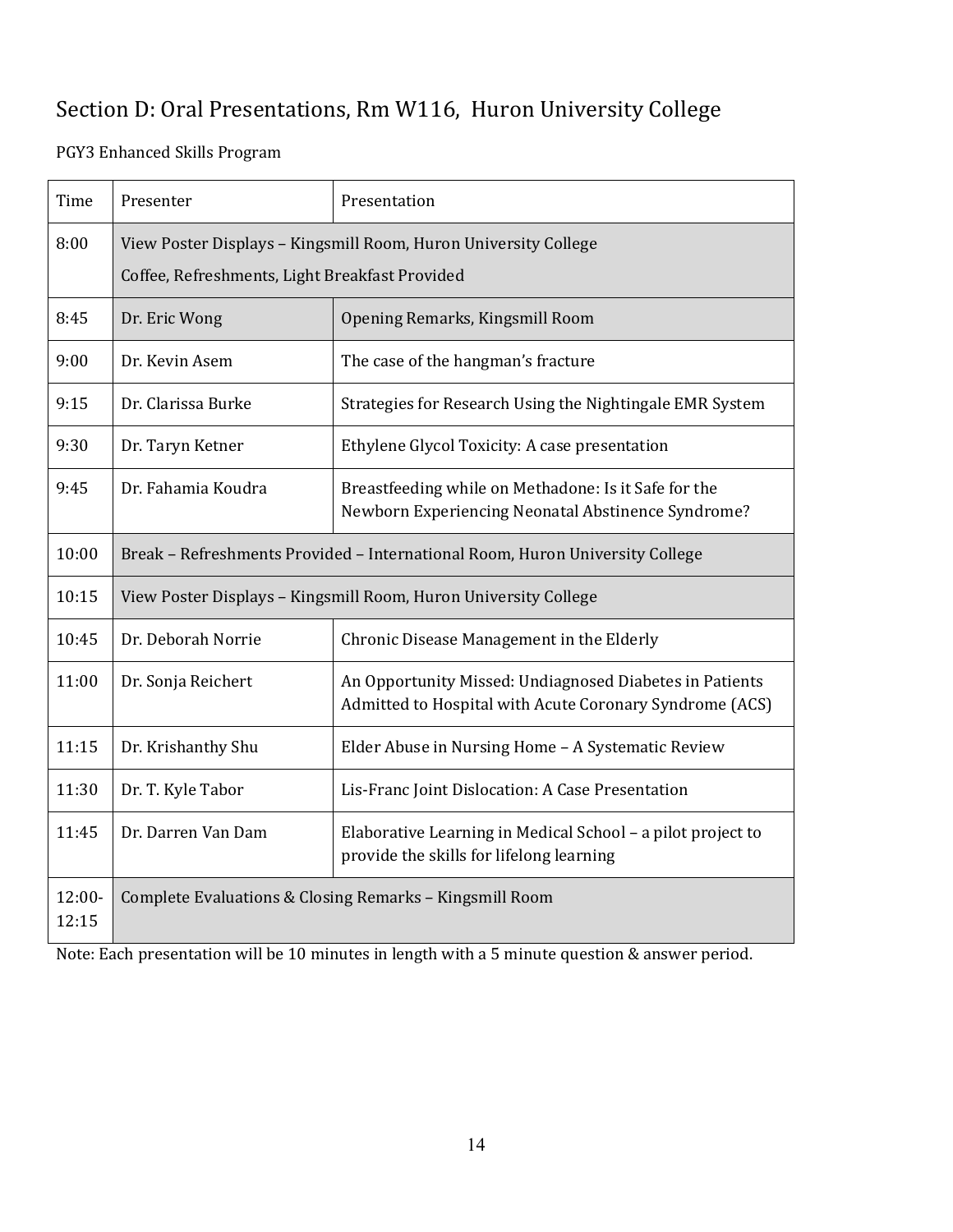#### **The case of the hangman's fracture**

#### **Dr. Kevin Asem**

*Background:* There has been a recent increase in attention to concussions in the media and the sporting world. At our clinic, it is not uncommon to find mild neck symptoms in patients assessed for concussion.

*Observation:* I present the case of a 14 year old male hockey player who sustained a hit into the boards during a hockey game. He was seen in clinic for concussive symptoms. However during the exam he was noted to have significant C spine tenderness which ultimately led to the diagnosis of a hangman's fracture.

*Conclusion:* A high index of suspicion for neck injuries must be kept in mind in all patients examined for concussion.

#### **Strategies for Research Using the Nightingale EMR System**

#### **Dr. Clarissa Burke**

*Objective:* A medical education project to create a reference outlining the data collection and analysis strategies that can be used in conjunction with the Nightingale EMR system.

*Key messages:* Data extraction techniques can be used to enhance chart reviews and quality assurance projects. These techniques can be useful to future users of Nightingale and for research purposes. As EMR systems such as Nightingale become the norm in family medicine offices, the enhanced ability to access and organize patient data can open new doors for research.

The process of creating this educational resource involved consultation with Nightingale's enhanced support term and the research resources of the Centre for Studies in Family Medicine. For future resident research projects, this resource will aid those who are interested in clinical research questions pertaining to their patient population.

#### **Ethylene Glycol Toxicity: A case presentation**

#### **Dr. Taryn Ketner**

Ethylene glycol toxicity is a relatively rare presentation to the emergency room, but requires prompt intervention to optimize outcomes. The case of a 19 year old male who presented to the emergency department with decreased level of consciousness, seizures, and metabolic acidosis will be used to demonstrate some of the classic features of this entity.

Ethylene glycol can be found in antifreeze, windshield wiper fluid, and other cleaners. It is usually ingested during an attempt at self‐harm. Clinical presentation may range from intoxication to coma with profound metabolic acidosis secondary to the toxic metabolites glycolate, glyoxylate, and oxalate. These metabolites can cause acute tubular necrosis, inducing renal failure. This is subsequently worsened by calcium oxalate crystals precipitating in the tubules. The clinical presentation can therefore also include anuria or oliguria, hematuria, and flank pain. Laboratory investigations for suspected ethylene glycol ingestion include routine labs (CBC, electrolytes, BUN, Cr) as well as both urine and blood toxicology screen, serum levels of ethanol, ethylene glycol, methanol, and isopropyl alcohol, extended electrolytes, arterial blood gas, serum osmolality, and urinalysis for oxalate crystals. . Other laboratory or imaging investigations can be performed as needed. The initial management of ethylene glycol ingestion is focused on securing airway, breathing, and circulation. The use of fomepizole and ethanol to decrease conversion of ethylene glycol to its toxic metabolites is essential in early management, as is control of acidosis and with sodium bicarbonate. Hemodialysis may be also be required for correction of acidosis, removal of ethylene glycol, and in cases of renal failure. This project aims to provide current knowledge regarding the clinical presentation, pathophysiology, investigations, differential diagnosis, and management of this type of poisoning.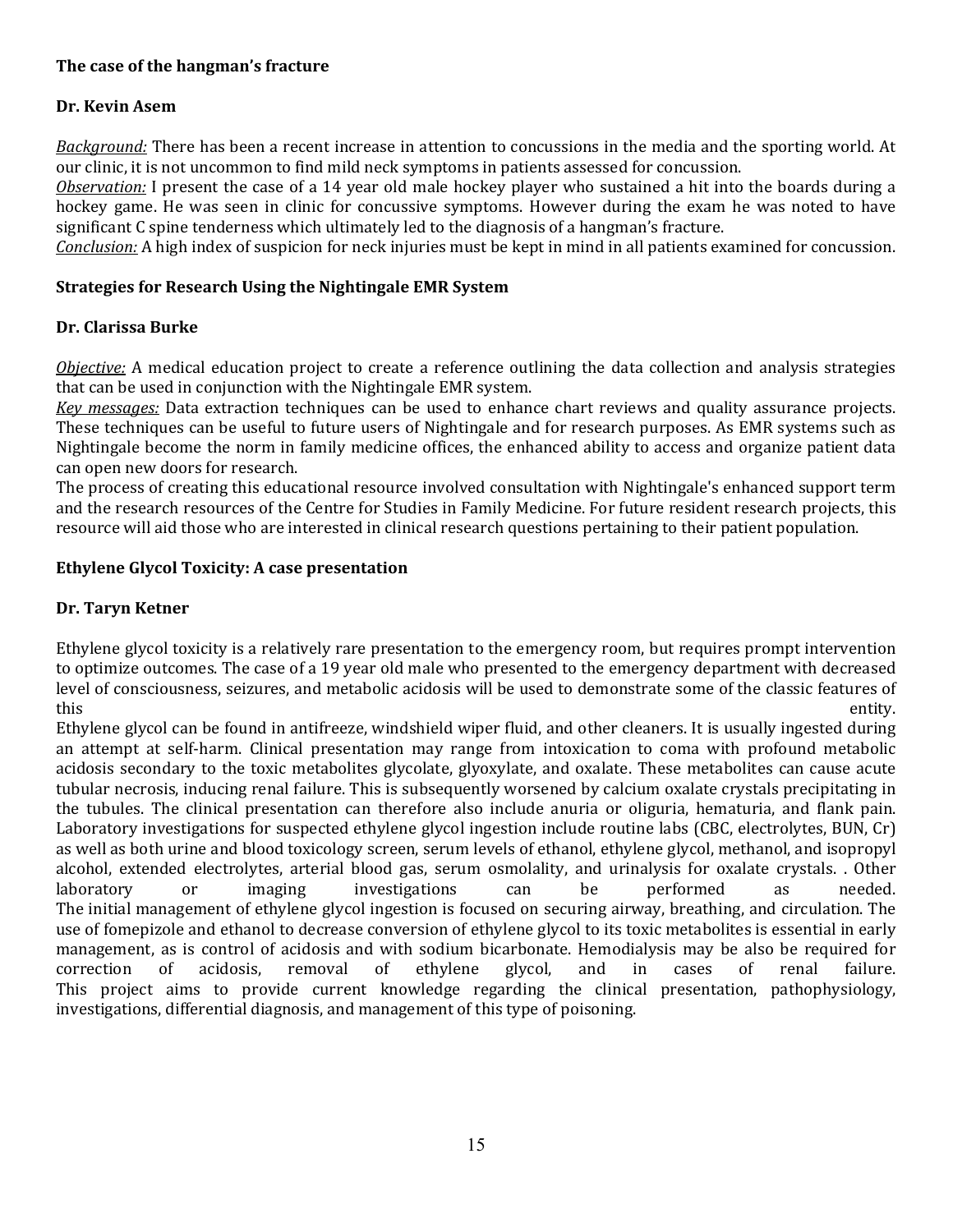#### **Breastfeeding while on Methadone: Is it Safe for the Newborn Experiencing Neonatal Abstinence Syndrome?**

#### **Dr. Fahamia Koudra**

Ethylene glycol toxicity is a relatively rare presentation to the emergency room, but requires prompt intervention to optimize outcomes. The case of a 19 year old male who presented to the emergency department with decreased level of consciousness, seizures, and metabolic acidosis will be used to demonstrate some of the classic features of this entity.

Ethylene glycol can be found in antifreeze, windshield wiper fluid, and other cleaners. It is usually ingested during an attempt at self‐harm. Clinical presentation may range from intoxication to coma with profound metabolic acidosis secondary to the toxic metabolites glycolate, glyoxylate, and oxalate. These metabolites can cause acute tubular necrosis, inducing renal failure. This is subsequently worsened by calcium oxalate crystals precipitating in the tubules. The clinical presentation can therefore also include anuria or oliguria, hematuria, and flank pain. Laboratory investigations for suspected ethylene glycol ingestion include routine labs (CBC, electrolytes, BUN, Cr) as well as both urine and blood toxicology screen, serum levels of ethanol, ethylene glycol, methanol, and isopropyl alcohol, extended electrolytes, arterial blood gas, serum osmolality, and urinalysis for oxalate crystals. Other laboratory or imaging investigations can be performed as needed. The initial management of ethylene glycol ingestion is focused on securing airway, breathing, and circulation. The use of fomepizole and ethanol to decrease conversion of ethylene glycol to its toxic metabolites is essential in early management, as is control of acidosis and with sodium bicarbonate. Hemodialysis may be also be required for correction of acidosis, removal of ethylene glycol, and in cases of renal failure. This project aims to provide current knowledge regarding the clinical presentation, pathophysiology, investigations, differential diagnosis, and management of this type of poisoning.

#### **Chronic Disease Management in the Elderly**

#### **Dr. Deborah Norrie**

Management of chronic diseases has always been a difficult aspect of family medicine care. There are challenges in motivating patients to be compliant with treatment regimes over the long term with diseases that last for a life time. Monitoring adherence to guidelines (ie periodic testing, follow up, prevention of progression) has historically been burdensome with paper-based charts and limited time schedules in family practice. Chronic disease prevalence and incidence is generally increasing as technological and pharmacological advances allow patients to survive initial insults much longer. With the aging population, obesity and sedentary lifestyles we can expect chronic diseases to become even more prevalent. Models of management for chronic diseases have been developed throughout the world and are being adopted across Canada and in Ontario. Components of these models will be discussed and limitations to applying these models to patients who are older and with comorbidities will be explored. A projection of how chronic care management will be applied to my future patients within a Family Health Team setting will be considered.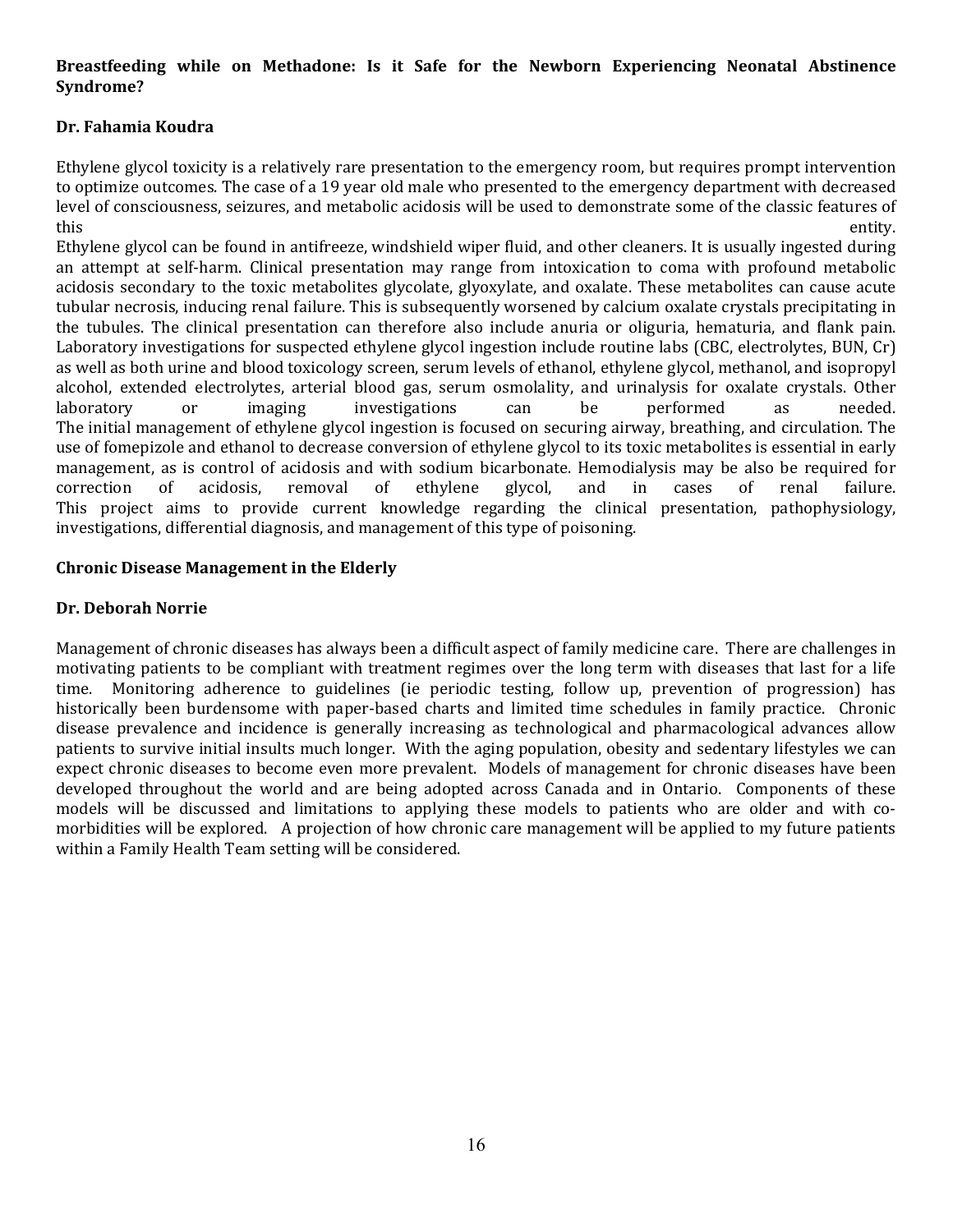#### **An Opportunity Missed: Undiagnosed Diabetes in Patients Admitted to Hospital with Acute Coronary Syndrome (ACS)**

#### **Dr. Sonja Reichert**

*Background:* In addition to the 2.7 million (7.6%) Canadians in 2010 known to have diabetes an additional 1 million Canadians are suspected to have undiagnosed diabetes. Cardiovascular disease is the leading cause of death in patients with diabetes. Furthermore, patients admitted with ACS and diabetes (both diagnosed and undiagnosed) are known to have higher short and long term mortality rates. Unfortunately, varying estimates have been reported as to the prevalence of undiagnosed diabetes among cohorts of patients with true ACS (ST elevation myocardial infarction (MI), non ST elevation MI and unstable angina). The primary purpose of this study, therefore, was to determine the prevalence of undiagnosed diabetes among a cohort of patients with ACS. *Methods:* 1192 consecutive patients with true ACS were admitted to London Health Sciences Centre coronary care units between February 2009 and September 2010 and enrolled in the ACS Guidelines Applied in Practice (ACS-GAP) program. The ACS-GAP is a systematic quality improvement initiative aimed at ensuring patients receive evidence-based best practice care. Conventional sampling calculations revealed that 82 charts of patients not known to have diabetes (23% of ACS cohort were known to have diabetes) required systematic selection over the time period in question to provide a robust prevalence estimate of undiagnosed diabetes. Diabetes was suspected if Hemoglobin A1c (HgbA1c)  $\geq$ 6.5% or fasting blood glucose (FBG)  $\geq$  7.0 mmol/L and random (RBG)  $\geq$  11.1 mmol/L. *Results:* 24 women and 58 men with ACS admissions were audited. Overall mean age was 60.4 yrs, with women (mean age = 66.9 yrs) being older than the men (mean age = 57.7 yrs). In total,  $7.3\%$  (six patients, one woman), (mean age of 58.3 yrs) were suspected to have had undiagnosed diabetes. Extrapolating this result to the remaining ACS-GAP population, an additional 59 patients may have had undiagnosed diabetes. Although five out of the six patients reported to have family physicians, need for discharge follow-up to complete diabetes diagnostic confirmation and care was documented for for only three patients. *Conclusion:* This study confirms that in addition to the 23% of patients known to have diabetes among an ACS cohort, 7% of patients were undiagnosed. Of further concern, it appears that instructions for confirmatory testing was lacking in these patients. Future study is required to explore the impact of systematic screening and appropriate diabetes discharge care on health outcomes in patients with ACS.

#### **Elder Abuse in Nursing Home – A Systematic Review**

#### **Dr. Krishanthy Shu**

One in 30 Canadians aged 65 and older was living in one of the Canada's 1952 homes for the aged in 2004/2005(Statistic Canada 2007). Old age is burdened with high rates of sickness, co morbidity, as well as worsening physical fitness and independence. Despite longer life expectancy, overall health and disability continue to worsen in the elderly population (Topinkova E, Galen, 2005). Dependency on others for their care makes elderly, who are residents of nursing homes, vulnerable to abuse.

One of the first studies on elder abuse in long‐term care, Pillemer and Moore (1989) found that more than one third of 577 nursing home staff in US had witnessed elder abuse, with psychological abuse cited as the most prevalent type. The authors concluded that abuse of residents in nursing homes was sufficiently extensive to merit public concern.

Nursing home care is a complex, highly regulated and dynamic process. Family Physicians often lead the interdisciplinary team that provides for the medical, functional, emotional, nutritional, social and environmental needs of the nursing home residents. The systematic review of original research will high light the information to recognize the abuse or neglect, to understand the factors that affect abuse of elders in nursing homes including nursing home characteristics and Strategies for prevention of elder abuse in Nursing homes.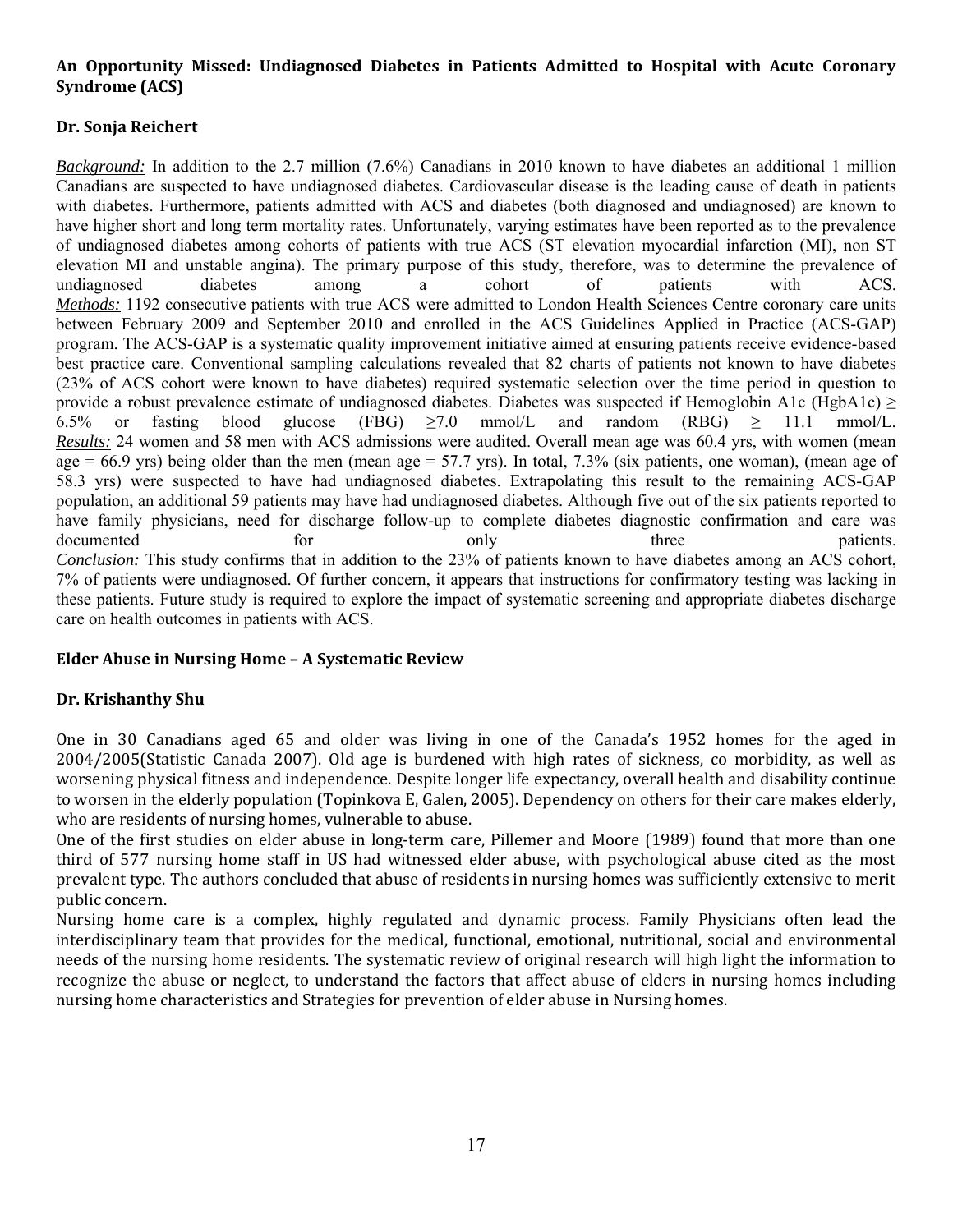#### **Lis‐Franc Joint Dislocation: A Case Presentation**

#### **Dr. T. Kyle Tabor**

Lisfranc fracture-dislocation is a rare but commonly missed diagnosis presenting to emergency rooms, family medicine and walk-in clinics. The incidence of the injury is 1/55000 persons per year and it accounts for <1% of all fractures. Initially named for Jacques Lisfranc (1790‐1847), a field surgeon in Napoleon's army, this injury has a high rate of misdiagnosis and can lead to chronic long-term disability.

This case report covers the presentation and management of Mr. X. This competitive snowboarder presented to the Fowler Kennedy Sport Medicine Centre at Fanshawe College in the winter of 2011. A detailed chart review was performed incorporating the clinical notes of the sport medicine physician and orthopaedic surgeon. Powerchart was used to access the operative report and post-operative follow-up notes. Picture archiving and communication system (PACS) was used to access radiological images. Finally, a literature review was conducted to review the appropriate guidelines.

The diagnosis was made because of a high index of suspicion for the injury. This was accomplished through a detailed history exploring the mechanism of injury, and a physical exam looking for characteristic signs. Initial management included immobilization of the extremity in an air‐cast boot and sending the patient for immediate imaging and orthopaedic consultation. The diagnosis was confirmed using appropriate x-ray views and the patient was taken to the operating room shortly thereafter for open reduction and internal fixation. According to postoperative notes, he is recovering well.

Lisfranc joint dislocation is a commonly misdiagnosed condition with a high risk of long-term disability. For this reason, it is important for all physicians to maintain a high index of suspicion for this injury. Red flags include mid‐ foot swelling and pain lasting greater than five days after injury. If the diagnosis is suspected, the patient should be put non-weight bearing in a cast or air-cast boot with urgent imaging and orthopaedic consultation.

#### **Elaborative Learning in Medical School – a pilot project to provide the skills for lifelong learning**

#### **Dr. Darren Van Dam**

One of the hallmark goals in pedagogical research is to find ways to facilitate both the processes of uptake and retention of new knowledge in learners. Within the realm of medical education, an additional purpose is to help students' ability to transfer knowledge acquired from the original context in which it was learned into different contexts. Many different theories of learning have been proposed and studied, and among them is the elaborative method of learning. Research has consistently shown that students who adopt an elaborative method of study and learning are able to retain information for a longer period of time, and have more facility with knowledge transfer from one area to another. The process of 'elaborating' one's knowledge occurs when the student experiences in a real life situation something they have learned in the past, and then revisits that previously learned information, and in the process solidifying their understanding of that knowledge. While many students adopt this style of learning and study independently without specific direction or instruction, many do not.

Medical learners are constantly challenged with both the volume and breadth of knowledge they must acquire and assimilate. The process of medical education at Western does somewhat adhere to the basic tenets of elaborative learning theory – knowledge acquired in years 1 and 2 of the undergraduate medical curriculum is then observed in real clinical situations during clerkship, and is then revisited in fourth year during the return to the classroom. However, this format may be too far removed from the real life experience to fully benefit from the elaborative process. This study seeks to test the hypothesis that introducing students early in their undergraduate medical career, during year 1 and 2 of undergraduate training, to the basics of adopting an elaborative style of learning will in turn lead to better understanding and therefore use of the elaborative process of learning during clerkship and residency, and therefore to the improved knowledge retention and transfer is the goal.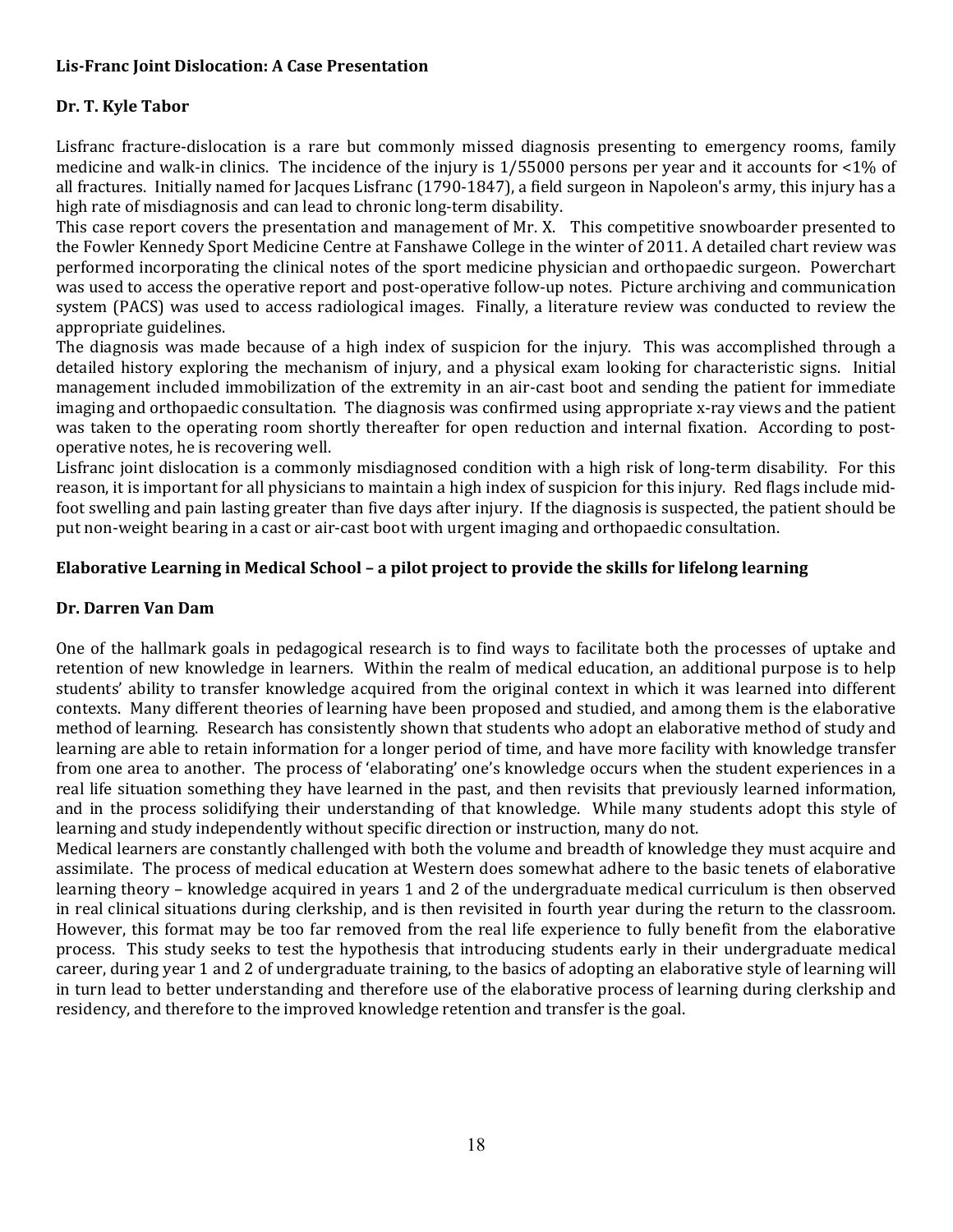## Section E: Poster Presentations, Kingsmill Room, Huron University College

| Presenter                | Poster Display                                                             |
|--------------------------|----------------------------------------------------------------------------|
| Dr. Imran Atta           | Patient Education Brochure: Advance Care Planning                          |
| Dr. Sophia Bianchi       | Beyond pamphlets and posters: patient education in the office waiting room |
| Dr. Jacob Bukczynski     | Comparison of basal-bolus versus premixed insulin therapy: a review of the |
|                          | literature                                                                 |
| Dr. Abdel-Kareem Chehadi | The Value of Antihypertensive Trials in Family Medicine                    |
| Dr. Viet Dao             | A Discussion of Controversies In Management of Chronic Low Back Pain       |
| Dr. Afrooz Derakhshan    | Comparison of Diabetes Management between a Multidisciplinary and          |
|                          | Physician Only Approach                                                    |
| Dr. Shashank Garg        | Botulinum Toxin for Post-Stroke Treatment of Upper Limb Spasticity: A      |
|                          | systematic Review                                                          |
| Dr. Anne Keeler          | A Computer-Based Educational Resource on Early Abortion for Family         |
|                          | <b>Medicine Residents</b>                                                  |
| Dr. Lauren Kopechanski   | Should Backyard Trampolines Be Banned?                                     |
| Dr. Christina Kwan       | Patient Education Project: Information Brochure for Patients who are       |
|                          | Overweight                                                                 |
| Dr. Courtney Mahler      | Dermatology in a Family Practice                                           |
| Dr. Mahnaz Mahmoodi      | <b>TBA</b>                                                                 |
| Dr. Rashid Malik         | Case Report: A challenging case of chronic nausea and vomiting             |
| Dr. Dragoljub Malisic    | Coherent Scatter Computed Tomography for Structural and Compositional      |
|                          | Stone Analysis: A Prospective Comparison with Infrared Spectroscopy        |
| Dr. Leslie Mok           | Case: Gait Difficulties in a 3 Year-Old Child                              |
| Dr. Ross Moncur          | Making the case for a new oral anticoagulant: A clinical audit of INR      |
|                          | management in primary care and clinical review of dabigatran               |
| Dr. John Nguyen          | Management of Acute Low Back Pain in Primary Practice                      |
| Dr. Lindsay Partridge    | Non-Suicidal Self-Harm: A Case Report                                      |
| Dr. Erin Reich           | Depression Screening and Monitoring Tool for Primary Care                  |
| Dr. Ian Turkstra         | MedicalProblemsExpalined.Com: A patient education project                  |
| Dr. Nataliya Vasylevych  | Handling Aberrant Behaviour of a Substance User on Opiod Therapy for       |
|                          | Chronic Non Malignant Pain                                                 |
| Dr. Courtney Wickens     | Communicating Canadian Missed Combined Hormonal Oral Contraceptive         |
|                          | Guidelines to Patients: Teaching Patients to Stay on Track with a Patient  |
|                          | <b>Information Pamphlet</b>                                                |
| Dr. Salma Zaki           | <b>Chelation Therapy</b>                                                   |
| Dr. Maribel Mendoza      | An update on Pressure Ulcers for Family Physicians                         |

Note: Poster will be available for viewing from 8:00‐8:45am and from 10:15‐10:45am in the Kingsmill Room.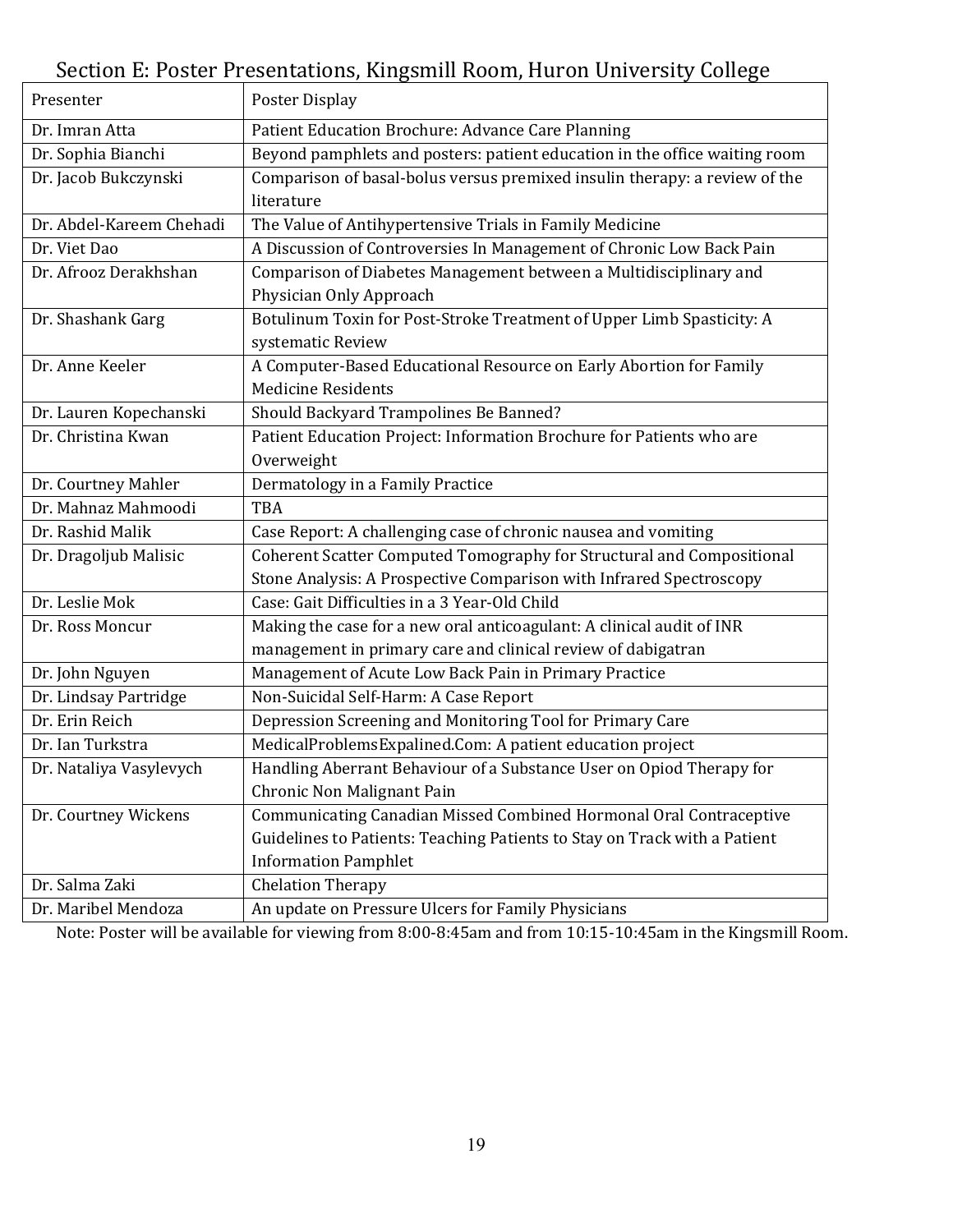#### **Patient Education Brochure: Advance Care Planning**

#### **Dr. Imran Atta**

Advance Care Planning (ACP) is a process that can support patient autonomy and increase patient involvement in decision making. Thereby it has a potential to decrease sufferings of the patients at end of life as well as reduce health care costs by preventing unnecessary interventions. ACP is, therefore, important for people of all ages, health conditions and not only for patients admitted to the hospital with a serious or life threatening illness or people with terminal illness. The available patient education materials are from palliative care centres and address the needs of terminally ill patients when the outcome becomes more predictable. As a result most of the focus is on cardio‐pulmonary resuscitation and "Do Not Resuscitate" orders. It is difficult to predict a specific situation which might arise in majority of people who are healthy or even when they have chronic and progressive health conditions. These patients then fail to make choices which can affect the type of care they would need if an emergency arises and they are unable to express their wishes. This can lead to interventions which the person may not have wanted in the first place.

An internet search using Medline was done to find available guidelines and research about the subject. This was reviewed along with available brochures and on-line patient education materials regarding ACP. A discussion was also held with Mr Sibbald, Chief Ethicist at LHSC and Dr Jakda, Director of Palliative Care Program in Kitchener Waterloo region. A brochure is designed which would be suitable for use in family practice settings, for people of all ages and health statuses. It would introduce the patients to the idea of ACP and initiate the discussion with the family physicians. Family physicians are in the best position to hold such discussions and continue to modify the plan in the light of changing health condition of the clients. The brochure is designed to guide people step wise in making choices in certain hypothetical situations, which are most consistent with their beliefs and values. The general principles established can then be applied to any unforeseen situation later.

#### **Beyond pamphlets and posters: patient education in the office waiting room**

#### **Dr. Sophia Bianchi**

*Objectives:* The main objective of this project is to deliver education directly to patients in order to stimulate interest in preventative health topics and discussion with their health care provider surrounding these issues. The overall intent therefore is to increase the likelihood that patients will receive appropriate education and counseling on lifestyle choices and screening tests during the office visit, potentially leading to necessary treatment or referral.

*Methods:* A background literature search was performed on PubMed. Results that were from a primary care or preventative health standpoint and involved some form of patient education were included. The patient education resource was developed using information from various reputable and easily comprehensible sources of basic health information designed to target a typical Canadian patient. The patient educational presentation covers a range of topics on health promotion and disease prevention. The presentation is designed to attract attention with colourful slides and images that are easy to read and understand.

*Conclusions:* Patient education is fundamental to primary care, and opportunities for extending this beyond the office visit need to be explored due to physician time constraints. Advances in technology offer a plethora of choices, and waiting‐room based patient education is one way of both improving patient satisfaction and patient knowledge of preventative health.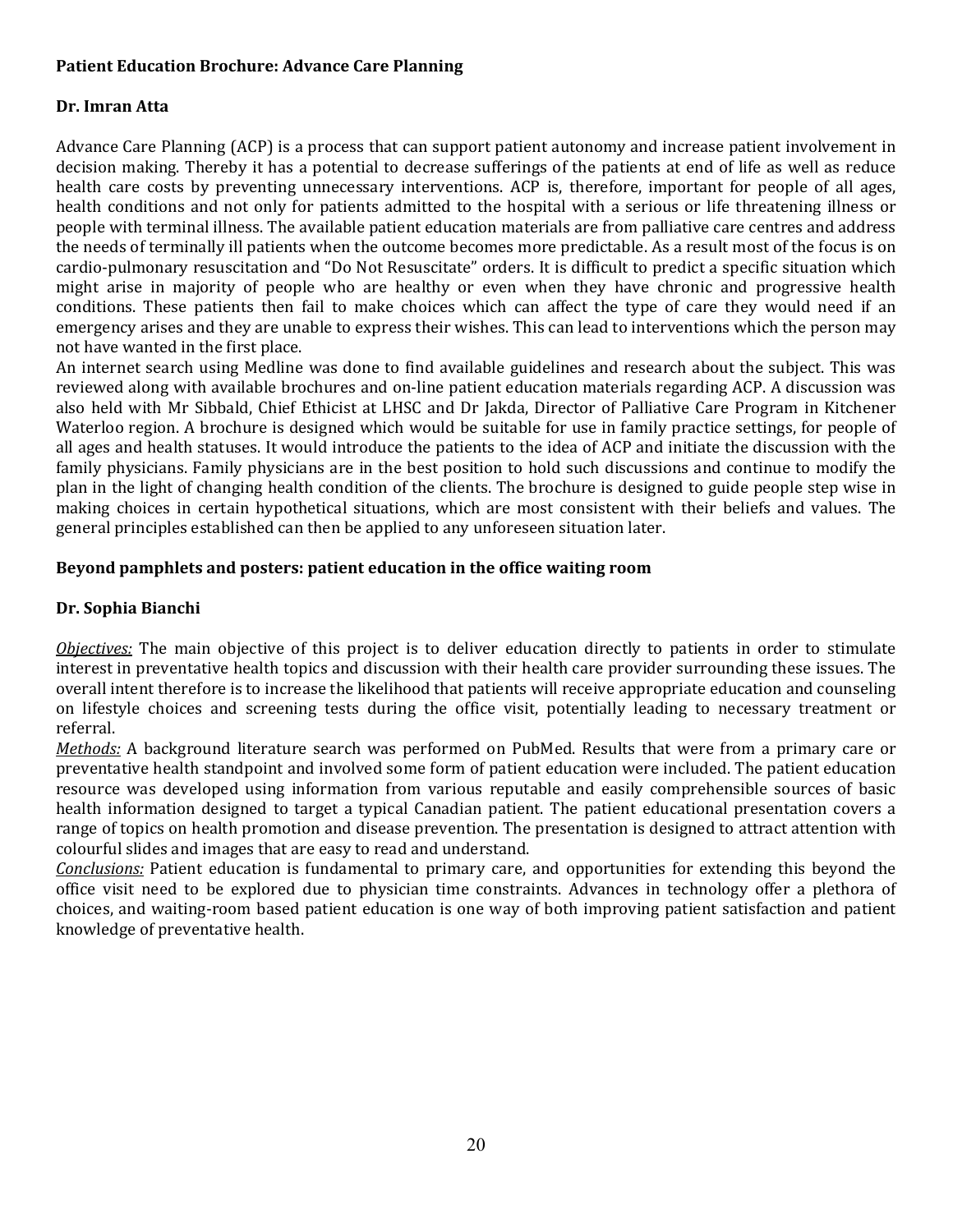#### **Comparison of Basal‐bolus versus Pre‐mixed Insulin Therapy: A Review of the Literature**

#### **Dr. Jacob Bukczynski**

Diabetes mellitus Type 2 is an endocrine disorder of multiple etiology. It is characterized by target tissue insulin resistance, deficient pancreatic insulin production, and dysfunctional hepatic glucose production. Initial treatment involves lifestyle modification and oral anti-diabetic agents. As the disease progresses, however, exogenous longacting insulin, and eventually rapid‐acting insulin must be used. There are two approaches: separate mealtime injections of rapid‐acting insulin with a background basal dose, or a fixed mix of intermediate‐acting insulin with rapid‐acting insulin. The choice of insulin regimen is a frequently encountered question in Family Medicine.

The purpose of this article is to review randomized‐controlled trials in published medical literature that compare basal‐bolus therapy with premixed therapy. A systematic search of Medline and EMBASE was conducted to identify randomized-controlled trials in the 2000-2011 period measuring appropriate clinical endpoints.

A total of five randomized control studies were found. Two of the studies showed basal‐bolus therapy improved outcome as measured by  $HgA_1c$  reduction and the achievement of therapeutic targets. Three studies showed no significant difference, however two of these showed a non-significant trend of improved results with the basalbolus approach.

In conclusion, more research is necessary to determine the best approach to optimizing therapy when basal insulin in not enough. For now, the final decision may be influenced by patient and physician preference and capabilities, therapy goals, previous treatment failure and patient convenience.

#### **The Value of Antihypertensive Trials in Family Medicine**

#### **Dr. Abdel‐Kareem Chehadi**

It is estimated one in four Canadians have hypertension with less than 10 percent at or below target levels. It is commonly linked to other cardiovascular risk factors resulting in significant morbidity and mortality around the globe. The risk of cardiovascular disease begins at 115/75 mmHg and doubles with each increment of 20/10 mmHg. This paper critiques a number of landmark studies published 1995 to 2010 that compared antihypertensive drug regimens for reductions in blood pressure and prevention of primary end points, i.e. non fatal and fatal strokes, heart attacks and cardiovascular events. They were found using the following keywords "hypertension, cardiovascular diseases, nephropathy, myocardial infarction, stroke, blood pressure, arterial blood pressure, angina and diabetes" in a Pub Med search. The trials suggest thiazide diuretics be used as initial therapy but combination therapy with two first line drugs, i.e. angiotensin converting enzyme inhibitor and thiazide diuretic, must be considered if blood pressure is 20/10 mmHg above target levels. The trials illustrate prompt blood pressure control is the major determinant on cardiovascular outcomes. The management of hypertension is important to family physicians that must incorporate new drugs into therapeutic regimens and make treatment decisions based on evidence-based medicine. The most important goal in family medicine remains to diagnose hypertension and lower blood pressure quickly in hypertensive patients to prevent morbidity and mortality in the patients we serve.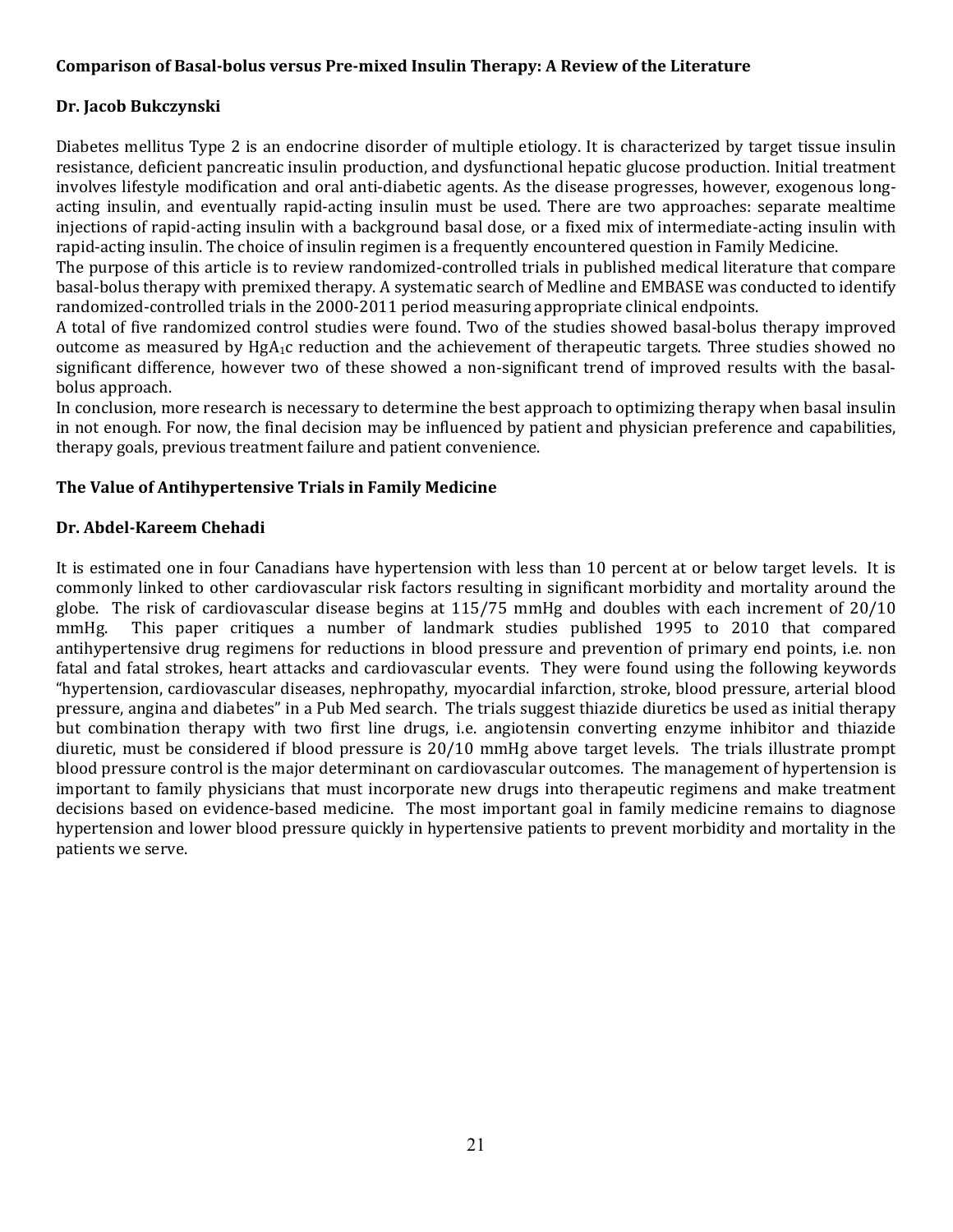#### **A Discussion of Controversies in Management of Chronic Low Back Pain**

#### **Dr. Viet Dao**

*Background:* Despite current advancement in modern medicine, management of chronic low back pain remains challenging and controversial.

*Purpose:* This paper explores the controversies associated with current management options of chronic low back pain in an attempt to raise awareness of these issues among family medicine residents. Recognizing these controversies may help a future family physician to avoid those pitfalls, minimize cost, and improve treatment.

*Methods:* Ideas and facts are gathered and compiled from personal experience during rotation at local pain clinic, the media, as well as scientific articles from Pubmed searches with topics in chronic low back pain, spinal injections, surgical interventions, opioids, and its controversies.

*Results:* Precise diagnosis of low back pain's etiology remains elusive. There is lack of evidence supporting the efficacy of diagnostic imaging studies and spinal injections, despite their increased utilization. Likewise, there is also lack of evidence supporting long‐term narcotics, or interventional treatments such as spinal injections and surgeries. Yet these treatments are continuingly offered to patients, despite real risks of complications. Interestingly, use of allied health professionals is still minimal, despite proven to be effective in chronic low back pain. This may be a result of multiple factors involving patient's expectation, pharmaceutical marketing, the media, and physician's financial pressure.

*Conclusion:* Further research and more rigorous guidelines are needed in management of chronic low back pain. In the mean time, it is important for a family medicine resident to adhere to patient‐centered care principles to avoid these controversies and improve patient care.

#### **Comparison of Diabetes Management between a Multidisciplinary and Physician Only Approach**

#### **Dr. Afrooz Derakhshan**

Diabetes is a very serious illness which affects an increasing number of people and currently has a huge impact on healthcare system and quality of life of many people. Therefore we need to urgently develop an effective strategy to manage the disease and prevent its complications. In this study the management of diabetic patients by a physician working alone was compared with multidisciplinary team management. This study was a retrospective analysis of 40 patients with diabetes with an age range of 38 to 79 in our medical facility. The patients in our study had been managed by their physician only up to 2008 and subsequently were managed by a multidisciplinary team up to 2010. The indexes investigated included BP (blood pressure), HbA1C (glycosylated hemoglobin), LDL (low‐ density lipoprotein), and being treated by ACEI (angiotensin‐converting enzyme inhibitor) or ARB (angiotensin receptor blocker). These four indexes were compared in two points of time (2008, before team management, and 2010, after team management). The results show that those who underwent multidisciplinary approach had better management especially for the BP control and being on ACEI /ARB. Our study suggests interdisciplinary and multidisciplinary management of diabetes has significant benefit in treatment of diabetes.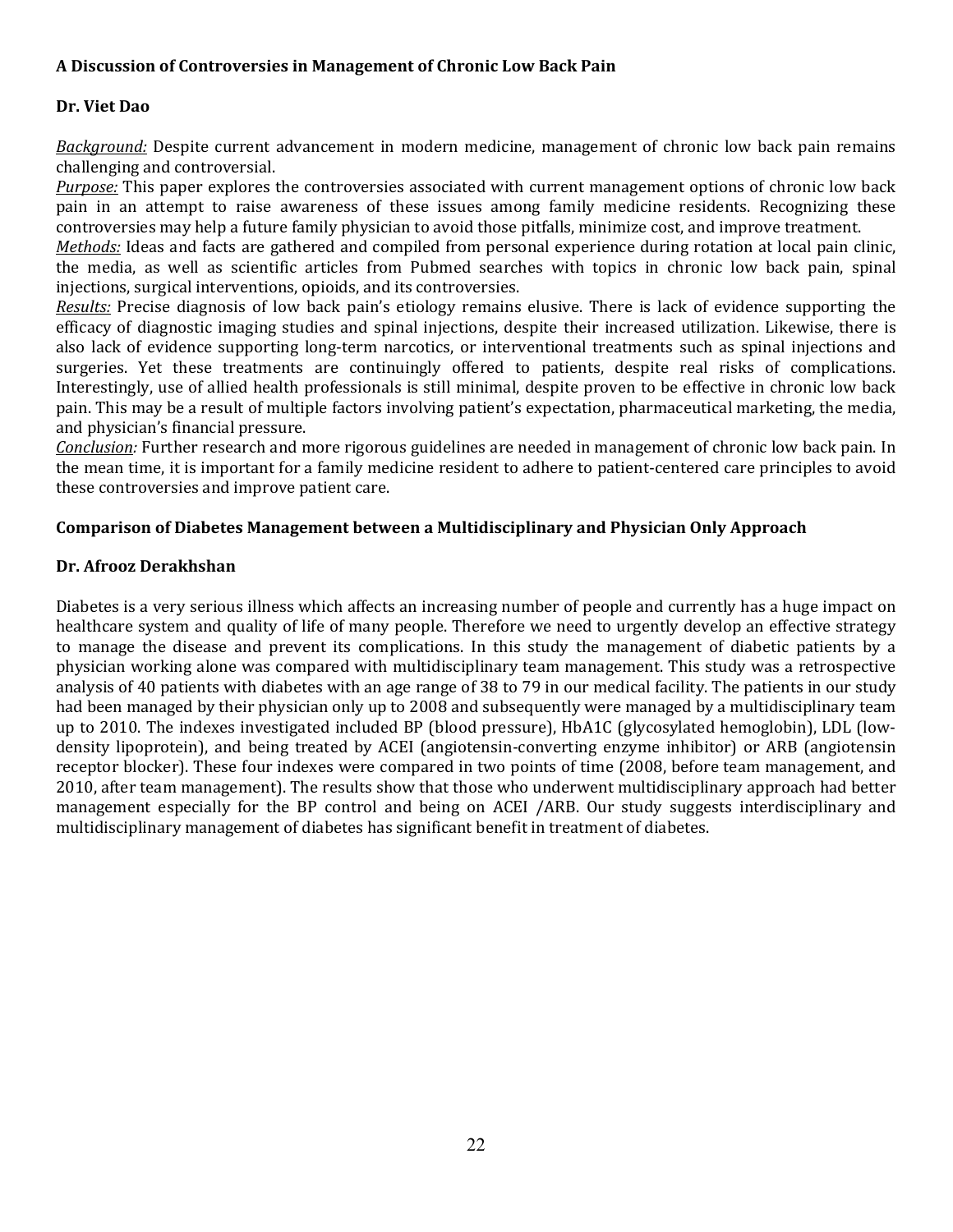#### **Botulinum Toxin for Post‐Stroke Treatment of Upper Limb Spasticity: A Systematic Review**

#### **Dr. Shashank Garg**

*Purpose:* Family physicians have the primary responsibility for managing and coordinating the long-term care of stroke survivors in Canada. Physicians need to be familiar with approaches to improve function and self‐reliance. At present, there are a limited number of options to achieve this and Botulinum toxin is one of them. Botulinum toxin is a powerful neurotoxin that temporarily weakens muscles by inhibiting acetylcholine release at the neuromuscular junction. Botulinum toxin injections to hypertonic muscles can therefore allow patients to partially regain range of motion or experience pain relief, thereby improving function and significantly improving quality of life. This systematic review addressed the question "Does Botulinum toxin improve upper limb function in poststroke spasticity?"

*Methods:* Randomized controlled trials (RCTs) studying use of Botulinum toxin for upper limb spasticity in stroke patients were eligible. A number of electronic databases as well as references in key articles were searched.

*Results:* Ten RCTs were identified (n=524). All randomized less than 70 patients per trial arm. One studied Botulinum toxin with Functional Electrical Stimulation (FES), and eight were placebo controlled. A number of different outcome measures were used. Modified Ashworth Score (MAS) was the most commonly used outcome measure, and it decreased significantly with Botulinum toxin use in most studies. Range of motion (ROM) was also shown to improve with Botulinum toxin use. However, the effect of Botulinum toxin on upper limb function was not as clear.

*Conclusions:* Limited data is available regarding Botulinum toxin use to improve upper limb function in stroke patients. Botulinum toxin appears to be effective in reducing spasticity, as measured by MAS. Results regarding effect of botulinum toxin on upper limb function were mixed. Further research in this area is a priority with outcome measures tailored to assess specific activities which are compromised with post‐stroke upper limb spasticity.

#### **A Computer‐Based Educational Resource on Early Abortion for Family Medicine Residents**

#### **Dr. Annie Keeler**

*Background:* Therapeutic abortion (TA) is one of the most common procedures in medicine. The number of abortions reported in Canada in 2008 was 94,010. Canada is a country where the majority of citizens believe that women should have the right to choose abortion when raising a child or adoption are not desirable options. Despite this, medical education around the topic of TA is scarce.

*Objective:* To create an online educational module regarding the topic of both medical and surgical TA.

*Method:* Literature review was completed using MESH and key word searches on PubMed. Relevant textbooks, previously published curricula, and websites of well‐established public‐interest groups were used in the preparation of the module. Adobe Captivate and PowerPoint 2010 were used to create the educational module.

*Outcome:* This educational resource will provide family medicine residents with the basic knowledge and the skills required for providing appropriate care for patients presenting with an unwanted pregnancy. The concept of full reproductive healthcare can only be taught when TA is included in the curriculum. With this knowledge, Family Medicine residents can enter their practices and lead the way in expanding accessibility in Canada.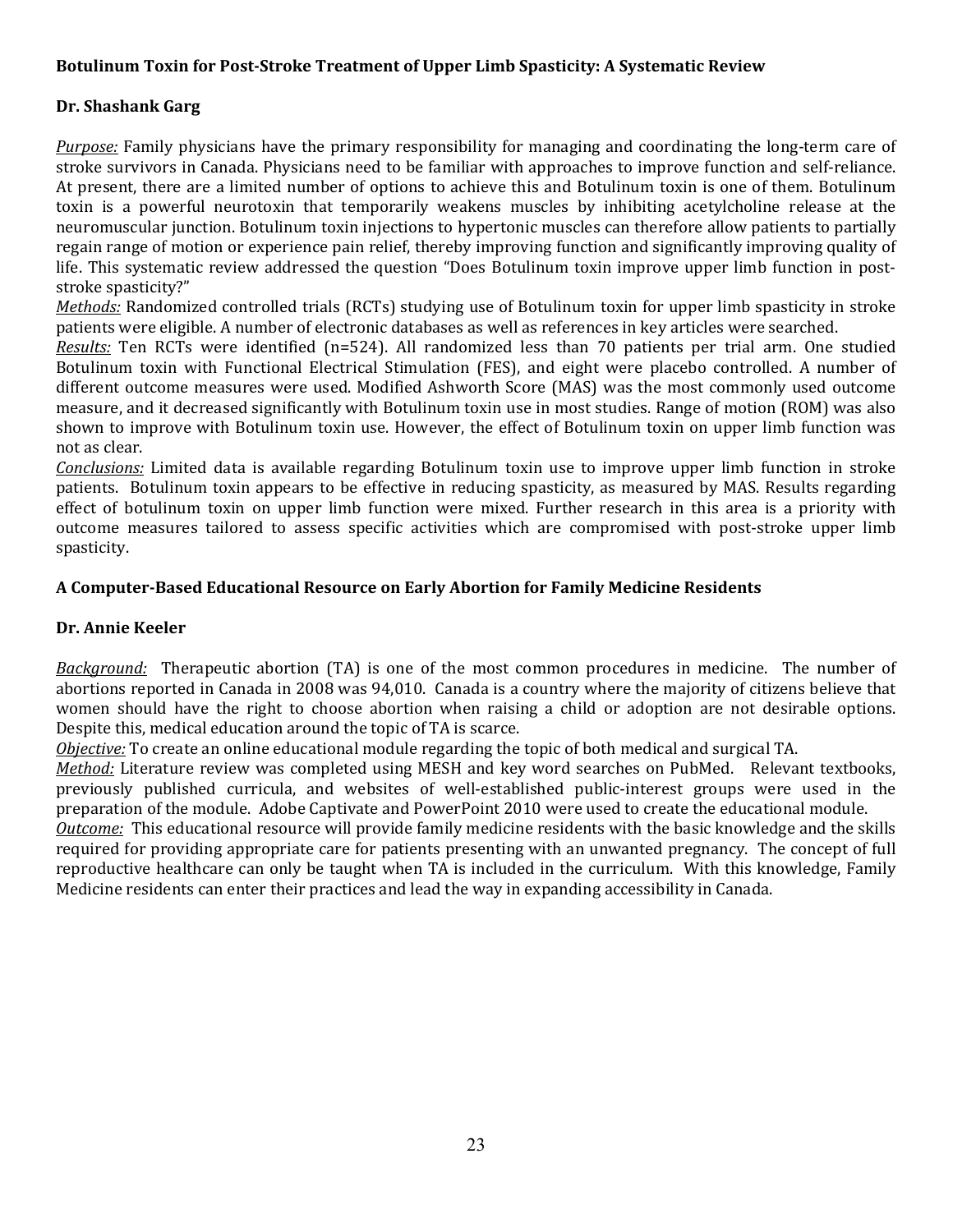#### **Should Backyard Trampolines be banned? A Review of the Literature.**

#### **Dr. Lauren Kopechanski**

In 2007, the Canadian Pediatric Society, along with the Canadian Academy of Sports Medicine recommended a ban on the use of recreational trampolines. Despite this, trampoline sales continue to rise, and there seems to be little knowledge of this proposed ban among family physicians. This paper sets out to review the current literature which supports and/or opposes this position statement and the various recommendations in regards to the use of recreational trampolines.

*Methods:* A literature search was performed on PubMED using the search terms "trampoline related injuries", "pediatric trampoline injuries" and "trampoline recommendations" from 1990 onwards. Articles which focused on the use of trampolines for therapeutic of competitive purposes were excluded.

*Findings*: Thirty-three articles were included for review. There were 18 retrospective observational studies included. A total of 871,827 trampoline related injuries were included in these studies. Injuries were most common in the 8-11 year old age group. Injuries most commonly involved the extremities. Fractures and softtissue injuries were most commonly reported. Most studies reported the mechanism of injury as occurring on the trampoline mat. Percentage of injuries requiring hospital admission ranged from 1.9 to 41%.

*Conclusions:* Many of the common recommendations made by authors to prevent trampoline injuries have been determined to be ineffective at doing so. This literature review supports the CPS recommendation that backyard trampolines should be banned from recreational use and that family physicians should routinely warn parents of their dangers.

#### **Patient Education Project: Information Brochure for Patients who are Overweight**

#### **Dr. Christina Yee Kwan**

Obesity is an increasingly common and important condition for family doctors to manage. Co‐morbidities linked with obesity like coronary artery disease and diabetes are associated with significant morbidity and mortality. Management and prevention of obesity is critical in primary prevention of these diseases. Family doctors unfortunately may not feel well equipped in weight loss management. Tools that help family doctors address weight loss management is an important first line step to curbing the obesity epidemic. Review of recent literature published since the year 2000 indicates weight loss management approaches are varied but a common concept is caloric restriction and exercise. An information pamphlet based on caloric restriction was developed and is aimed to facilitate family doctors in counselling their overweight and obese patients to adopt healthier lifestyles and lose weight.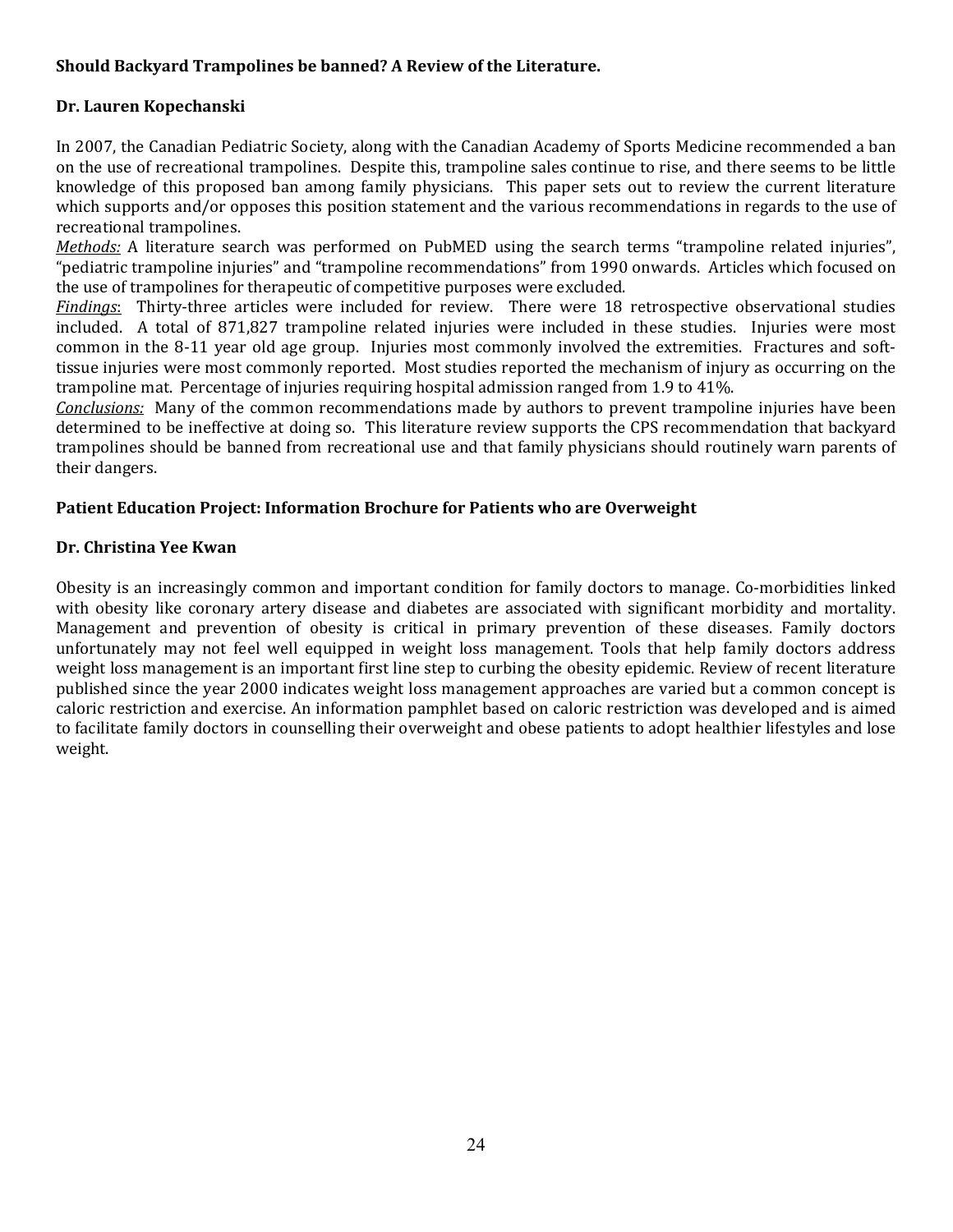#### **Dermatology in a Family Practice**

#### **Dr. Courtney Mahler**

After reviewing the curriculum of McMaster Medical School and University of Western Ontario Medical School and Family Medicine Residency, it is evident that dermatology is poorly taught throughout medical school and family medicine residency. Many resources available for dermatology are meant for quick on the spot diagnoses and often do not describe management in detail. Unfortunately, the tips and tricks to common diagnoses and thorough management are often passed down through the dermatology community and not learned by many family medicine residents or practising physicians. This booklet was created as an easy to read manual for family medicine residents and practising physicians on how to describe a lesion, common dermatologic diagnoses, how and when to biopsy a lesion, and a guide to topical steroids. The information was gathered through several articles in Skin Therapy Letter, an important dermatological resource for the family physician, as well as resources for the dermatologist including the Journal of the American Academy of Dermatology, DermQuest, and personal communications with dermatologists themselves. Although components of this booklet can be used as a quick reference, such as the guide to topical steroids section, the booklet is primarily to be used as a quick read before entering the exam room and not necessarily as an on the spot diagnosis reference. By the end of this booklet, the reader should feel more comfortable with their approach to the patient presenting to their office with a skin problem.

#### **Mahnaz Mahmoodi**

Heavy menstrual bleeding (HMB) defined as greater than or equal to 80 ml of blood loss per menstrual cycle, is an important cause of ill health in women and it accounts for 12% of all gynecology referrals. Hysterectomy is often used to treat women with this complaint but medical therapy may be a successful alternative. The intrauterine coil device (IUDs) was originally developed as a contraceptive but the addition of uterine relaxing hormones, progestogens, to these devices resulted in a large reduction in menstrual blood loss. IUDs provide highly effective, long-term, safe, reversible contraception, and are the most widely used reversible contraceptive method worldwide. The levonorgestrel‐releasing intrauterine system (LNG‐IUS) is a T‐shaped IUD with a steroid reservoir containing 52 mg of levonorgestrel that is released at an initial rate of 20 μg daily. It is highly effective, with a typical-use first year pregnancy rate of 0.1% - similar to surgical tubal occlusion. It is approved for 5 years of contraceptive use, and there is evidence that it can be effective for up to 7 years of continuous use. After removal, there is rapid return to fertility, with 1‐year life‐table pregnancy rates of 89 per 100 for women less than 30 years of age. Most users experience a dramatic reduction in menstrual bleeding, and about 15% to 20% of women become amenorrheic 1 year after insertion. The device's strong local effects on the endometrium benefit women with various benign gynecological conditions such as menorrhagia, dysmenorrhea, leiomyomata, adenomyosis, and endometriosis.

*Objectives*

- 1. To determine the effectiveness and acceptability of progesterone or progestogen‐releasing intrauterine devices in achieving a reduction in heavy menstrual bleeding.
- 2. To emphasis on importance of Family physicians in managing patients with menorrhagia.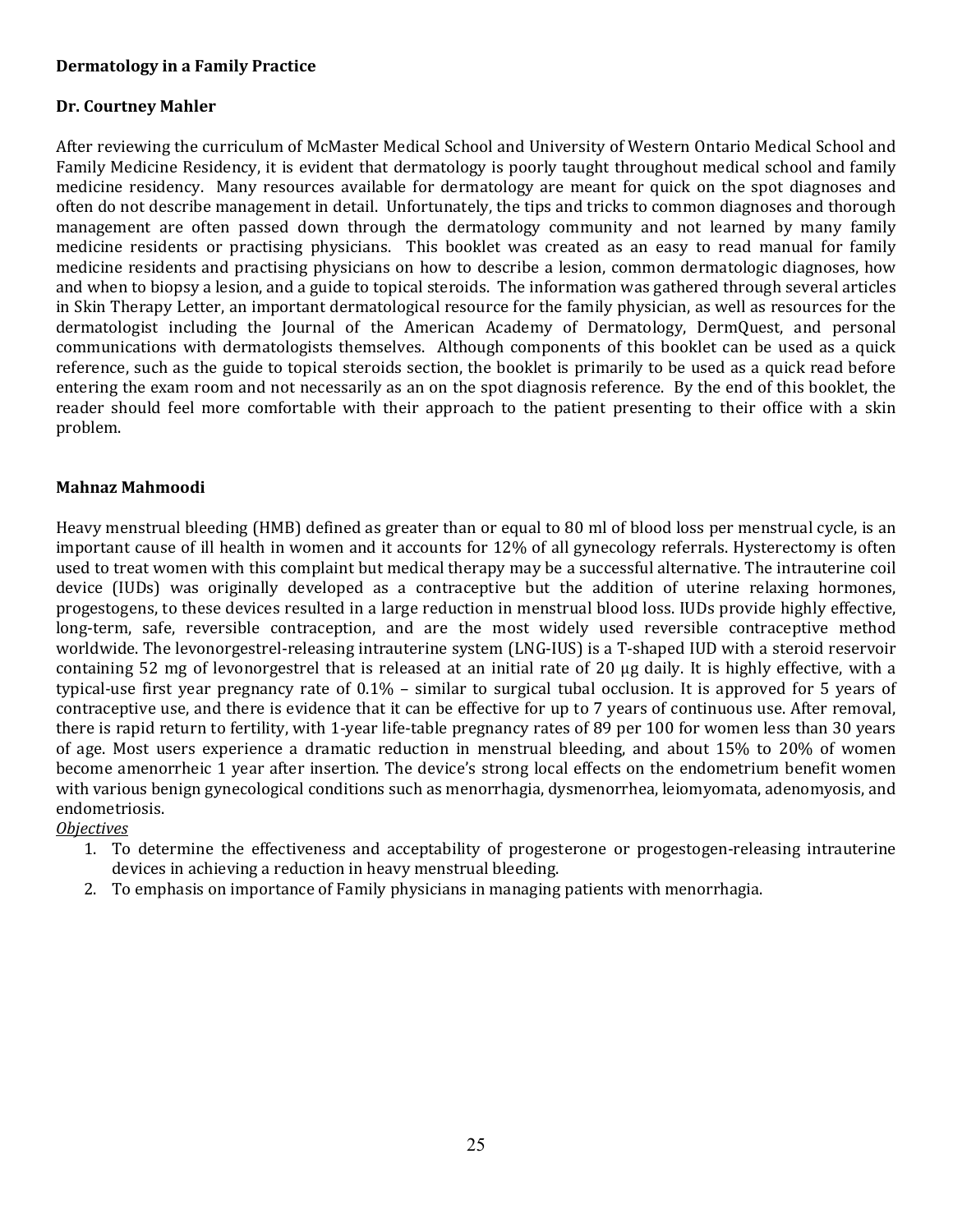#### **Case Report: A challenging case of chronic nausea and vomiting.**

#### **Dr. Rashid Malik**

*Background:* Nausea and vomiting are common presentations in primary care and carry a broad differential. It is important for the primary care physician to be able to sort out life threatening causes from benign ones and to be aware of the different treatment modalities for symptomatic relief of nausea and vomiting.

*Case description:* A 25 year old female with intractable nausea and vomiting secondary to methadone use for complex regional pain syndrome.

*Discussion:* A wide variety of treatments are available for nausea and vomiting but equally important is identifying and eliminating, or at least mitigating, the underlying cause. While seemingly a straightforward problem, both treatment and investigation of nausea and vomiting are influenced and sometimes complicated by resources available, financial restrictions, patient's wishes, side effects and co morbid illnesses ‐ both organic and psychological.

*Conclusion:* Chronic diseases can have a profound effect on patients' lives and as family physicians we are in a unique position to be able to help them and their families manage the medical, psychological and social aspects of both the disease and its treatment.

#### **Coherent Scatter Computed Tomography for Structural and Compositional Stone Analysis: A Prospective Comparison with Infrared Spectroscopy**

#### **Dr. Dragolijub Malisic**

The purpose of the present study is to prospectively evaluate Coherent Scatter Computed Tomography (CSCT) for the structural and compositional analysis of human urinary calculi ex-vivo and to compare the results of this method with Infrared Spectroscopy (IRS), the standard used for stone analysis today. Institutional review board approval was obtained for urinary stone analysis. We analysed 75 calculi with both CSCT and IRS and found that CSCT and IRS agreed on the primary component 87 % of the time, but CSCT detected additional components that IRS did not detect. CSCT also provided structural information crucial to determining the core component which IRS is not capable of doing. We show that CSCT provides accurate compositional analysis and is superior to IRS for evaluating mixed stones thanks to the structural information it provides. Accurate stone analysis would aid in providing effective stone prophylactic measures which is cost effective and reduces patient suffering. Primary care practice would be a suitable avenue to implement stone prophylaxis management effectively with the proper follow‐up required.

#### **Case: Gait Difficulties in a 3 Year‐Old Child**

#### **Dr. Lesley Mok**

Gait problems in children are a common presenting complaint to the family physician's office. Well baby visits provide an opportunity to screen for these problems and to intervene without delay. While many problems resolve with time, occasionally there is a serious underlying cause. The following report outlines the case of a three year-old boy with gait coordination problems who presented to the family physician. Unfortunately he was diagnosed with Duchenne Muscular Dystrophy (DMD), a genetic disorder resulting in progressive muscle damage, disability and ultimately early mortality. This case report is an example of the usefulness of well baby visits and the effectiveness of screening for developmental milestones and red flags. The purpose of this report is to demonstrate the importance of screening in primary care and making referrals that will lead to early diagnosis and intervention. This case also illustrates how the family physician embodies the four principles of family medicine, endorsed by the College of Family Physicians of Canada. The principles include: 1) the family physician is a skilled clinician; 2) family medicine is a community-based discipline; 3) the family physician is a resource to a defined practice population; and 4) the patient‐physician relationship is central to the role of the family physician.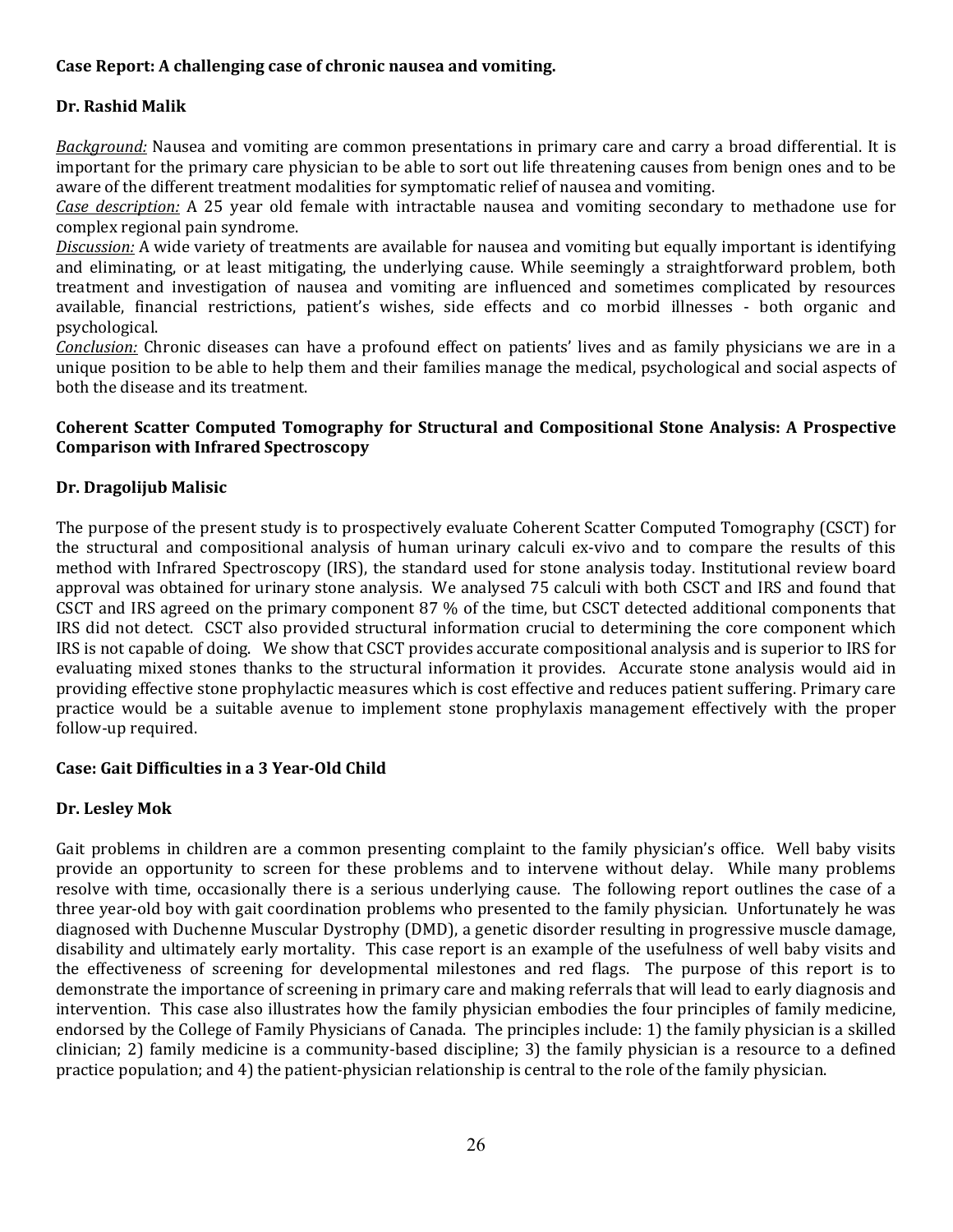#### Making the case for a new oral anticoagulant: A clinical audit of INR management in primary care and **clinical review of dabigatran**

#### **Dr. Ross Moncur**

Warfarin has long been used for prophylaxis against stroke and systemic embolism in high-risk patients with atrial fibrillation. The narrow therapeutic window and complex pharmacokinetics of warfarin requires that its dose be followed with regular INR blood testing. This clinical audit examined the patients of one family physician and found that among all high-risk patients with atrial fibrillation undergoing anticoagulation with warfarin, only 57.8 percent were treated within the recommended therapeutic window. When compared to warfarin, the newer oral anticoagulant, dabigatran, appears to represent a useful alternative for stroke and systemic embolism prophylaxis due to ease of use and evidence of equivalent or improved safety and efficacy.

#### **Management of Acute Low Back Pain in Primary Practice**

#### **Dr. John Nguyen**

Patients today are taking more initiative in their own health care and learning about their own diseases. With the rising popularity of the Internet as a medium for self‐education, it is important that patients have online resources to aide with decision‐making. Low back pain is one of the most common presenting complaints in primary care, therefore it makes sense to provide patients with relevant online evidence based information from a source both physician and patient can trust.

A patient focused educational website that uses evidence based information from consensus guidelines was created. Similar projects have been enacted in Europe with success and a similar model can be adopted for primary care. A literature search was conducted on Ovid Medline combining the search terms 'low back pain' and 'guidelines'. A similar search was conducted using the CMA website's clinical practice guidelines section. After limiting the search to English review articles, five articles were used to create a comparison table that comprises the majority of patient care information on the website.

The website was then designed using Microsoft Frontpage and Notepad. For ease of navigation, the website is divided into the following sections: 1) Introduction 2) What to Expect 3) Investigation 4) Treatments 5) Contact 6) Links 7) References. The address is http://lowbackpain.hostoi.com.

In everyday practice, the website model can be advertised through posters in the office or solicited during low back pain specific visits. Bookmarks with the web address can also be handed out to patients.

#### **Non‐Suicidal Self‐Harm: A Case Report**

#### **Dr. Lindsay Partridge**

Non-suicidal self-injury is an evolving phenomenon. In the DSM-IV, non-suicidal self-injury appears only once, as a symptom of Borderline Personality disorder. However rates of non-suicidal self-injury among adolescents and young adults appear to be rising in recent years, without concurrent rises in those meeting diagnostic criteria for Borderline Personality Disorder. There also appears to be considerable diagnostic heterogeneity among those who engage in self-harm behaviours and some researchers suggest that non-suicidal self-injury is an important and clinically distinct phenomenon in its own right. Physicians in family medicine are becoming the first point of contact for an increasing number of patients presenting with self‐injury. Therefore having a good understanding of why people engage in non-suicidal self-injury will help enhance prevention and treatment. The following case report demonstrates some of the complexities and assessment difficulties that clinicians may face when encountering a patient demonstrating self‐injury behaviour. It also helps to highlight the lack of proven treatments for this behaviour and point out areas for future research.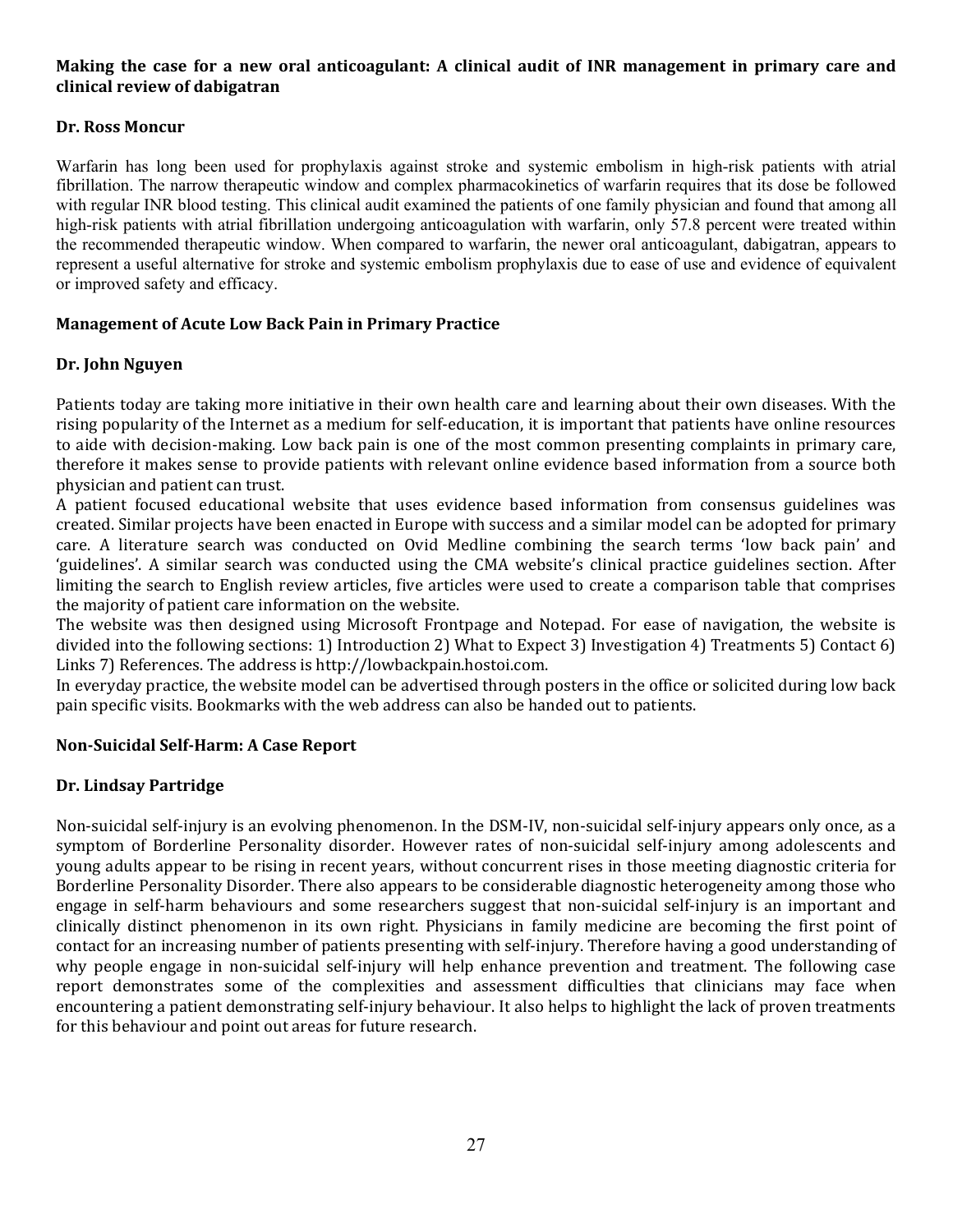#### **Depression Screening and Monitoring Tool for Primary Care**

#### **Dr. Erin Reich**

The majority of patients with depression in Canada are managed by family physicians. Depression is a common, detrimental and chronic disorder; however, it remains under‐recognized and under‐treated. Screening for depression is recommended by national guidelines as part of a comprehensive depression management strategy and has been shown to improve outcomes.

A tool was created to aid family physicians in screening, diagnosing and monitoring depression in adults based on evidence from a literature review on depression screening tools. It involves a 2 step patient self‐report depression screening strategy. A brief initial screen (Patient Health Questionnaire‐2 plus a 'help' question) is followed by a more extensive depression screen (PHQ-9) in those who screen positive. The score generated can be used to assess depression severity and guide treatment decisions. A flow sheet helps physicians assess depressive symptoms, rule out other diagnoses and monitor treatment response. The flow sheet also helps physicians document and bill the encounter.

This tool can be used to screen for depression during a new intake visit or as part of a periodic health examination. It can be targeted at high risk patients and used when there is a high suspicion of depression. Ideally, it should be part of an overall depression management strategy that involves a team approach to depression care. This tool may be helpful to facilitate communication between team members by using a common and standardized measure of the patients' current status.

#### **MedicalProblemsExplained.com: A patient education project**

#### **Dr. Ian Turkstra**

Family medicine clinics are full of patients who have questions about their medical illnesses. As busy family doctors we do not always do justice to these patients' need for detailed answers. Some people turn to the search engines on the internet to find basic descriptions of the illnesses they suffer from, but the websites they find are not always reputable sources of medical information. MedicalProblemsExplained.com was developed to be a website that will be filled with quality details about commonly encountered diseases. Written by an actual health care worker and not just someone out to profit off of people's concerns, it will have real answers to the questions people ask every day. By providing thoroughly researched details about common illnesses, this website will be able to be a resource that my patients can turn to for information they can trust. Starting with descriptions of asthma and diabetes, more topics will be added on a regular basis over the coming months and years, slowly building up a repository of facts for patients to use to educate themselves.

#### **Handling Aberrant Behaviour of a Substance User on Opioid Therapy for Chronic Non Malignant Pain**

#### **Dr. Vasylevych Nataliya**

*Background:* Any primary care practice has patients with chronic non-malignant pain. Treatment of chronic pain can be a challenge for a family physician, especially if patients are substance users exhibiting aberrant behaviours and requiring opioid therapy.

One of many barriers to the effective treatment of chronic pain in this group of patients is the addictive nature of opioids. Therefore, very often their pain is under treated, and patients may demonstrate pain behaviours similar to drug seeking.

*Objectives:* The current case report is aimed at addressing the differential diagnosis of aberrant drug seeking behaviours, and reviewing the best clinical practices of dealing with aberrant behaviours in high risk patients on opioid therapy in the setting of primary care.

*Methods:* This project consists of case description and conventional literature review including current guidelines. *Conclusions:* A structured opioid therapy in the light of patient‐centredness is a way of delivering compassionate and competent care for high risk patients in primary care practice.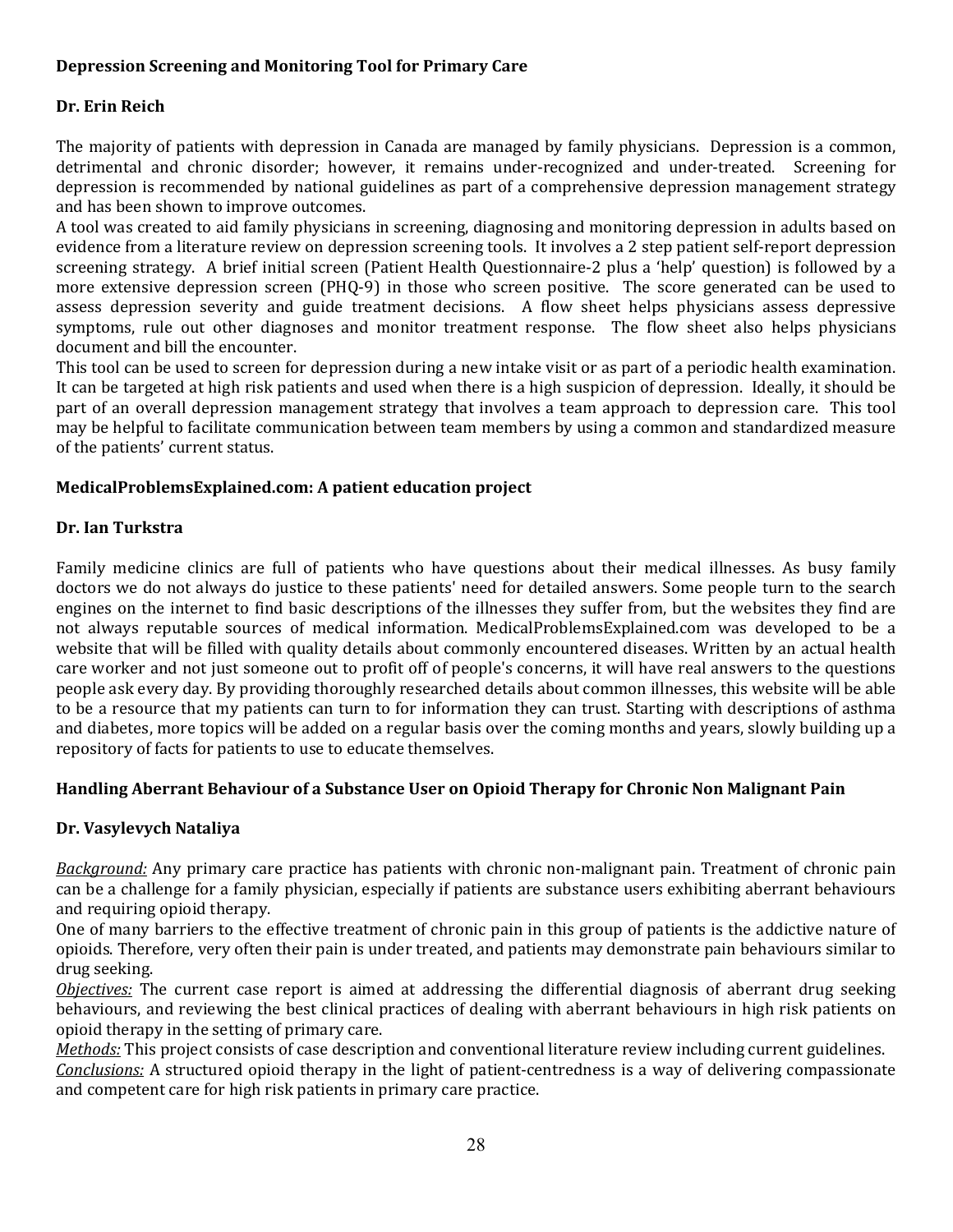#### **Communicating Canadian Missed Combined Hormonal Oral Contraceptive Guidelines to Patients: Teaching Patients to Stay On Track with a Patient Information Pamphlet**

#### **Dr. Courtney Wickens**

*Objectives:* 1) Examine the current literature and evidence pertaining to combined hormonal oral contraception (CHOC) compliance; 2) evaluate web‐based resources available to patients seeking information on missed pill guidelines; and 3) develop an evidence‐based and easy‐to‐understand patient information handout to aid Canadian women in their compliance through communication of missed CHOC guidelines.

*Methods:* A literature search was performed using computerized databases Cochrane Central Register of Controlled Trials, EMBASE and PUBMED using the key terms: "combined hormonal contraception", "oral contraceptives" and "adherence" during the years 2000‐2010 in the English language. References of these articles were also reviewed. Development of the patient information handout was based on these results. To evaluate web-based information that patients may be accessing, the first ten results of a Google search, using the search phrase "missed birth control pill," were compared to the Canadian guidelines.

*Key Findings:* CHOC compliance is poor, contributing to unintended pregnancy rates. There are certain risk factors that may influence women's pill‐taking abilities. Women also may have difficulties self‐identifying problems with their pill compliance, making the family physician essential. There is poor access to evidence-based guidelineappropriate resources, particularly through the Internet.

*Conclusions:* Family physicians play key roles in contraceptive counselling. In particular, explaining the gap between ideal and typical use, identifying high‐risk patients for poor compliance, and discussing guidelines may help reduce unintended pregnancies and its associated complications. With all the easily accessible misleading information available, a guideline‐appropriate patient information resource certainly has its place in primary health care.

#### **Chelation Therapy**

#### **Dr. Salma Zaki**

More and more individuals are looking outside the borders of conventional medicine for at least part of their health care needs. The scientific community can no longer ignore the worldwide exponential surge in public enthusiasm for complementary and alternative medicine (CAM) therapies. The use of chelation therapy using intravenous Ethylenediaminetetraacetic Acid (EDTA) in cardiovascular and atherosclerotic disease is just one example. Although currently not endorsed by modern medicine, users of this therapy are generally highly convinced of its benefits. There is an emerging need to know more about this increasingly popular therapy among patients, in order to guide them appropriately.

There is an ongoing debate about the benefits and risks of this complementary treatment modality, the main argument being the lack of high quality randomized controlled trials (RCTs) to support its use and effectiveness. Skeptics cite a placebo effect and the role of concurrent life style changes as a plausible explanation of benefits. However, there is evidence in the medical literature that EDTA may have a preventive effect on blood clot formation. Currently, a large multicentre RCT, Trial to Assess Chelation Therapy (TACT) is underway across USA and Canada to examine its effects, and results are expected to be analyzed in 2012. Until then we, as family physicians, need to gain more knowledge about this CAM therapy and ask patients whether they are using this modality, in order to determine their concerns, expectations, misconceptions, and personal health goals, in order to provide the best possible patient focused care.